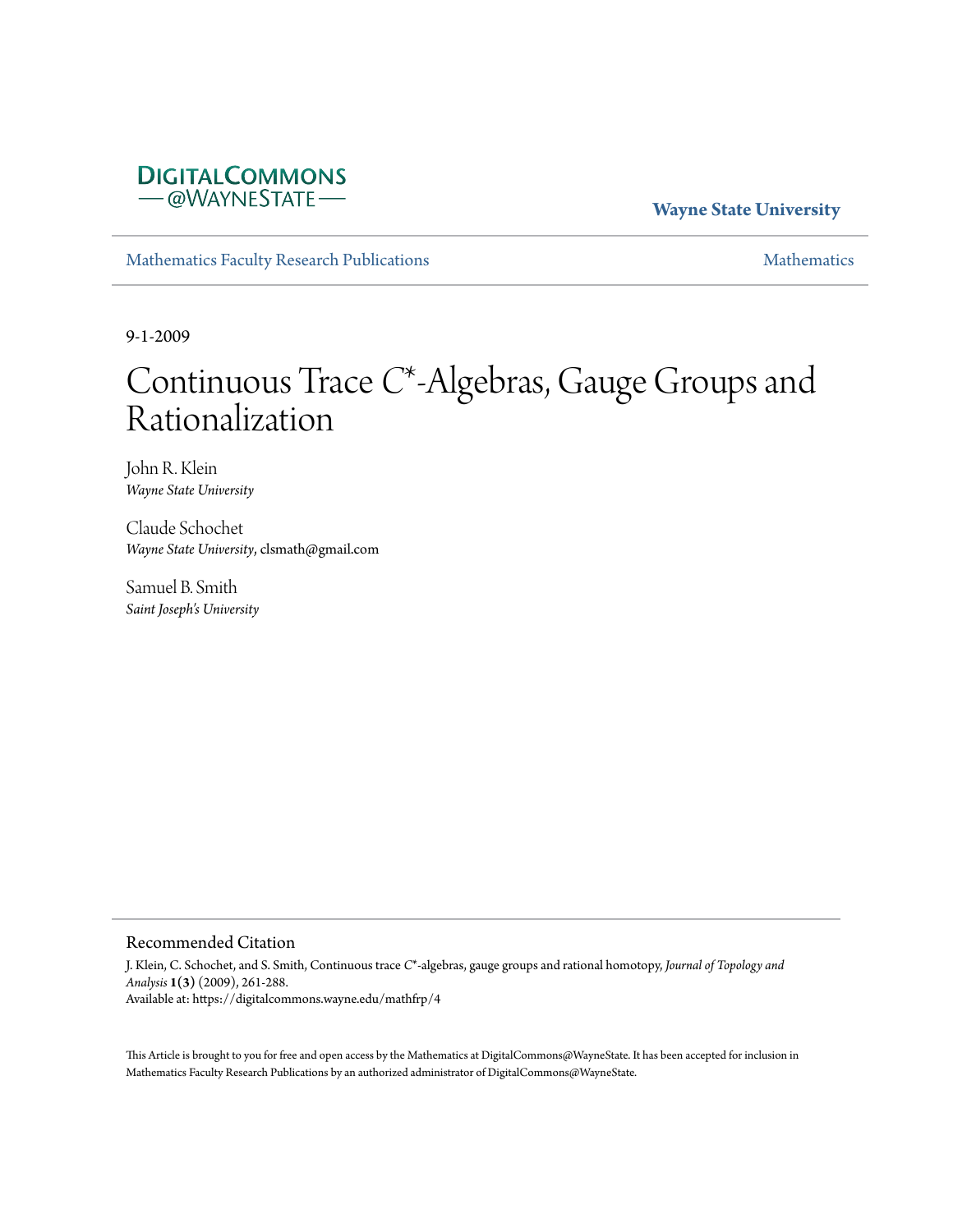### CONTINUOUS TRACE C ∗ -ALGEBRAS, GAUGE GROUPS AND RATIONALIZATION

JOHN R. KLEIN, CLAUDE L. SCHOCHET, AND SAMUEL B. SMITH

ABSTRACT. Let  $\zeta$  be an *n*-dimensional complex matrix bundle over a compact metric space X and let  $A_{\zeta}$  denote the  $C^*$ -algebra of sections of this bundle. We determine the rational homotopy type as an H-space of  $UA_{\zeta}$ , the group of unitaries of  $A_{\zeta}$ . The answer turns out to be independent of the bundle  $\zeta$  and depends only upon  $n$  and the rational cohomology of  $X$ . We prove analogous results for the gauge group and the projective gauge group of a principal bundle over a compact metric space X.

#### CONTENTS

|            | Introduction                              |    |
|------------|-------------------------------------------|----|
| 2.         | Conventions                               | 5  |
| 3.         | Section spaces                            |    |
| 4.         | Rationalization of topological groups     | 9  |
| 5.         | Preliminary results: finite complexes     | 12 |
|            | 6. Limits and function spaces             | 16 |
| 7.         | Localization of function spaces revisited | 19 |
| 8.         | Proof of the main results                 | 20 |
| 9.         | Appendix: on the free loop space          | 22 |
| References |                                           | 23 |

#### 1. INTRODUCTION

<span id="page-1-0"></span>We analyze the rational homotopy theory of certain topological groups arising from bundles over a compact metric space  $X$ . Our results are motivated by the following situation. Let  $U_n$  be the unitary group of  $n \times n$  matrices, and let  $PU_n$  be the group given by taking the quotient of  $U_n$  with its center. Let  $\zeta: T \to X$  be a principal  $PU_n$ -bundle over X, let  $PU_n$  act on  $M_n = M_n(\mathbb{C})$  by conjugation and let

$$
T \times_{PU_n} M_n \to X
$$

be the associated n-dimensional complex matrix bundle. Define  $A_{\zeta}$  to be the set of continuous sections of the latter. These sections have natural pointwise addition, multiplication, and ∗-operations and give  $A_{\zeta}$  the structure of a unital  $C^*$ -algebra. The algebra  $A_{\zeta}$  is called an *n-homogeneous*  $C^*$ -algebra and is the most general

<sup>2000</sup> *Mathematics Subject Classification.* 46J05, 46L85, 55P62, 54C35, 55P15, 55P45.

*Key words and phrases.* continuous trace C<sup>∗</sup> -algebra, section space, gauge group, projective gauge group, rational H-space, topological group, localization.

The first author is partially supported by the National Science Foundation.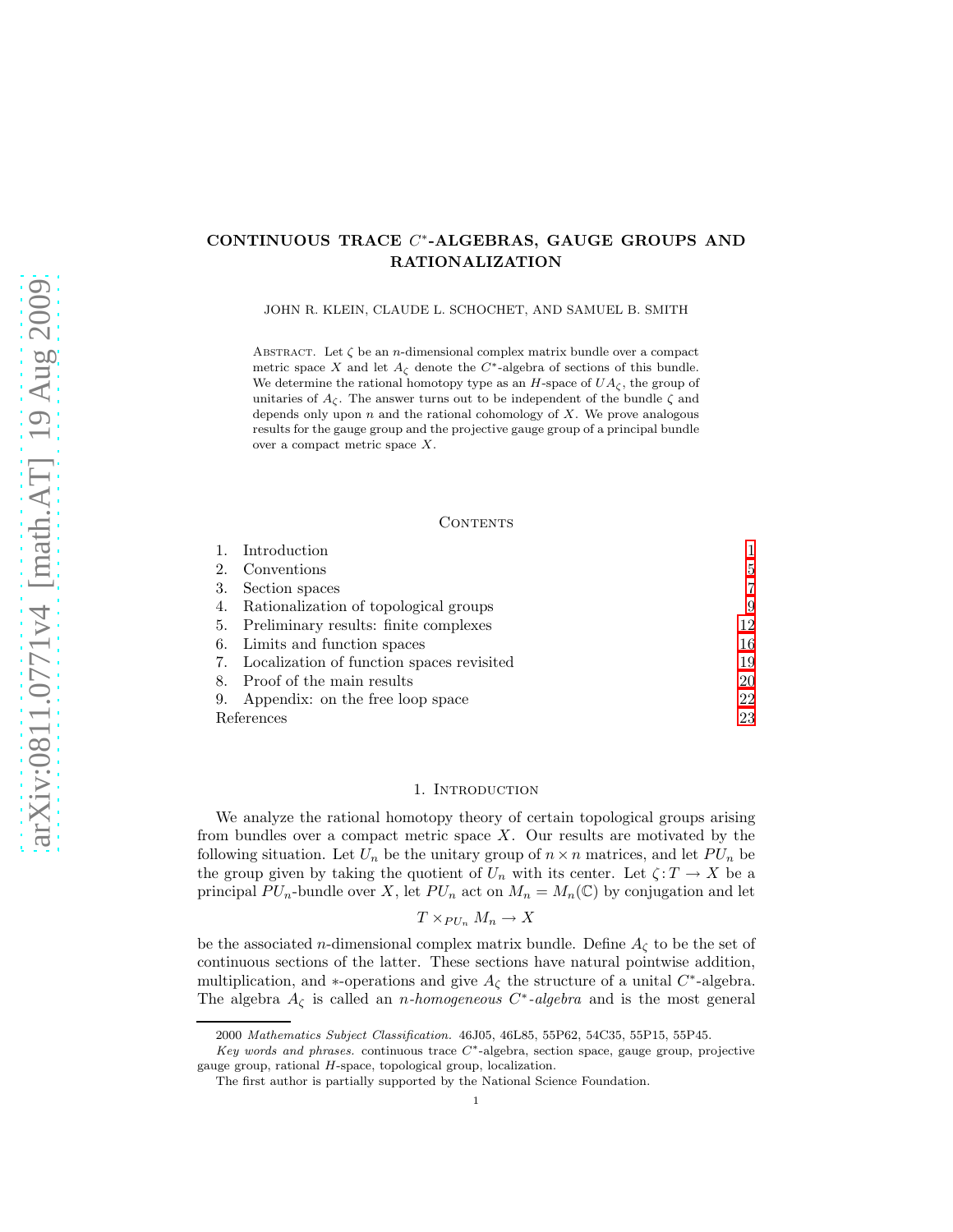unital *continuous trace*  $C^*$ -algebra as studied, for instance, in the book of Raeburn and Williams [\[16\]](#page-24-0). Let  $UA_{\zeta}$  denote the topological group of unitaries of  $A_{\zeta}$ . Our first main result describes the rational homotopy type of  $UA_{\zeta}$ .

Recall that, from the point of view of homotopy theory, the simplest groups are the Eilenberg-Mac Lane spaces  $K(\pi, n)$  with multiplication given by

$$
K(\pi, n) \times K(\pi, n) \simeq K(\pi \times \pi, n) \xrightarrow{K(\text{multiply})} K(\pi, n).
$$

Here  $\pi$  is an abelian group and the space  $K(\pi, n)$  satisfies  $\pi_i(K(\pi, n)) = \pi$  for  $i = n$ and  $\pi_i(K(\pi, n)) = 0$  for  $i \neq n$ . Only some of the constructions of a  $K(\pi, n)$  yield a bona fide topological group, but all yield an H-space; that is, a space with continuous binary operation and two sided unit. However, this discrepancy is not hard to rectify: up to homotopy all of these H-space structures on Eilenberg-Mac Lane spaces lift to topological group structures in the sense that there is a topological group G and a homotopy equivalence to the given  $K(\pi, n)$  which preserves the multiplication up to homotopy.

In fact, the H-space structure on a given Eilenberg-Mac Lane space is unique up to multiplicative equivalence and is *homotopy commutative*. A product  $\prod_{j\geq 1} K(\pi_j, j)$ of Eilenberg-Mac Lane spaces also has a preferred  $H$ -space structure given by the product of the structures on the factors. This structure, which we refer to as the *standard multiplication,* is also homotopy commutative. However, in this case this structure may not be unique (See [\[4\]](#page-23-1)).

Given a simply connected CW space  $X$ , Sullivan constructed a rationalization map  $X \to X_{\mathbb{Q}}$  which has the property that the associated homomorphism on the higherhomotopy groups is given by tensoring with the rational numbers ([\[21\]](#page-24-1); rationalization is a special case of a more general construction, localization, that can be made for any set of primes). Later, this theory was extended to include nilpotent spaces, i.e., spaces with non-trivial nilpotent fundamental group  $\pi$  having the property that the higher homotopy groups are nilpotent modules over  $\pi$  ([\[9\]](#page-24-2), [\[2\]](#page-23-2)).

It is well-known that topological groups are nilpotent spaces, so one can consider the rationalization map  $G \to G_{\mathbb{Q}}$  for connected topological groups G (whose underlying space is a CW complex). Since localization commutes with finite products up to homotopy, it follows that  $G_{\mathbb{Q}}$  has the structure of an H-space, and furthermore, the rationalization map is an H-map, i.e., it preserves multiplications up to homotopy. This motivates the following: let us call two H-spaces X and Y *rationally* H-equivalent if there is a homotopy equivalence  $X_{\mathbb{Q}} \to Y_{\mathbb{Q}}$  which is a map of H-spaces.

To state our calculation of the rational homotopy groups of  $UA_{\zeta}$ , we introduce some notation. Given  $\mathbb{Z}$ -graded vector spaces  $V$  and  $W$ , we grade the tensor product  $V \otimes W$  by declaring that  $v \otimes w$  has degree  $|v| + |w|$ . Here  $|v|$  denotes the degree of the element  $v \in V$ . Let  $V \otimes W$  be the effect of considering only tensors with non-negative grading.

<span id="page-2-0"></span>Given elements  $x_1, \ldots, x_n$  each of homogeneous degree, write  $\mathbb{Q}(x_1, \ldots, x_n)$  for the graded vector space with basis  $x_1, \ldots, x_n$ . Given a topological group G, write  $G_{\circ}$  for the path component of the identity in G. Let  $\check{H}^*(X;\mathbb{Q})$  denote the Cech cohomology of a space X with rational coefficients *graded nonpositively* so that  $x \in \check{H}^n(X; \mathbb{Q})$  has degree  $-n$ .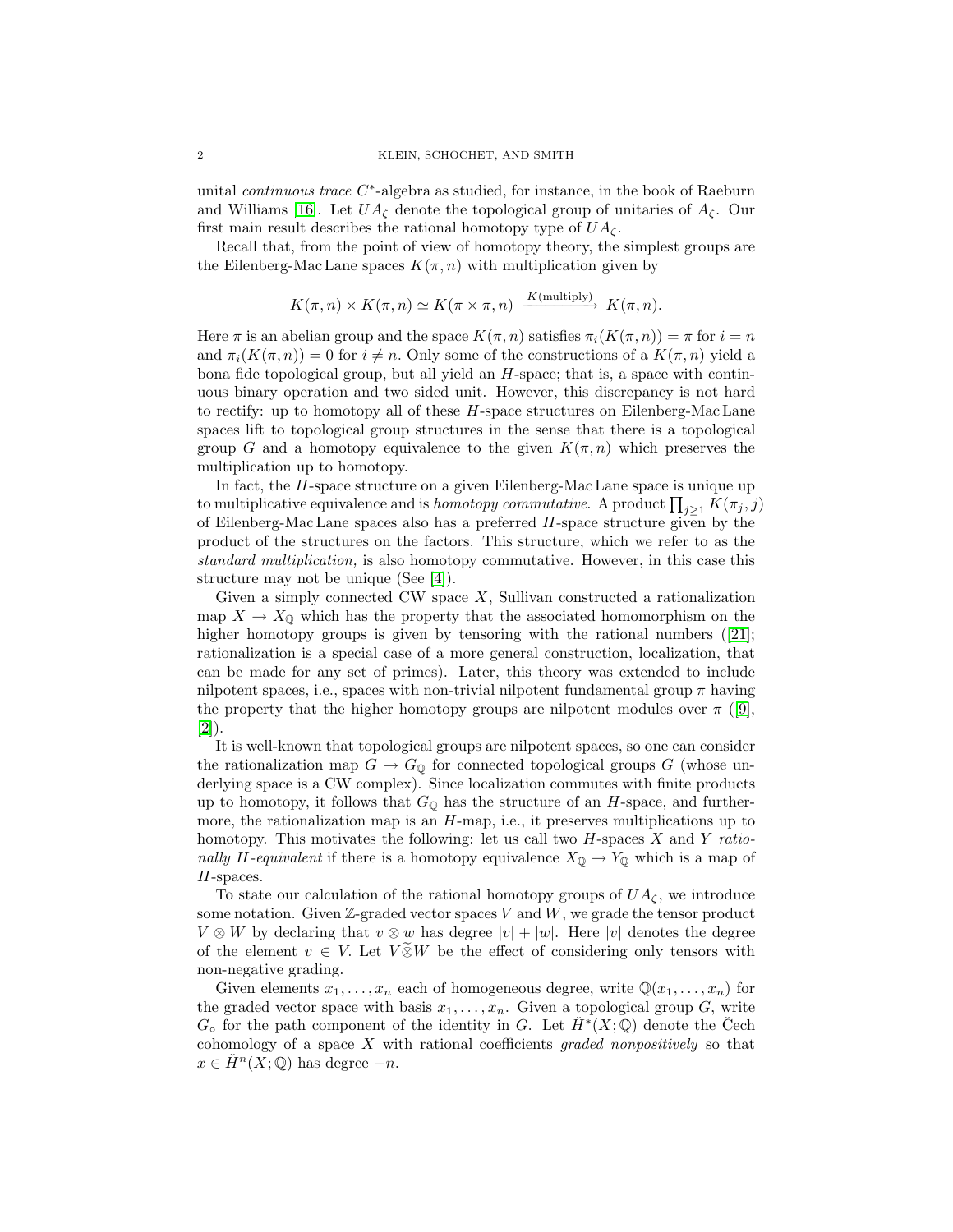**Theorem A.** Let  $\zeta$  be a principal  $PU_n$  bundle over a compact metric space X. Let  $A_{\zeta}$  *be the associated*  $C^*$ -algebra, and let  $UA_{\zeta}$  *be its group of unitaries. Then the rationalization of*  $(UA<sub>C</sub>)<sub>°</sub>$  *is rationally* H-equivalent to a product of rational *Eilenberg-Mac Lane spaces with the standard multiplication, with degrees and dimensions corresponding to an isomorphism of graded vector spaces*

$$
\pi_*((UA_{\zeta})_{\circ}) \otimes \mathbb{Q} \cong \check{H}^*(X; \mathbb{Q}) \widetilde{\otimes} \mathbb{Q}(s_1, \ldots, s_n),
$$

*where the basis element*  $s_i$  *has degree*  $2i - 1$ *.* 

Theorem [A](#page-2-0) is a special case of more general calculations of the rational homotopy theory of gauge groups which we now describe. Write  $F(X, Y)$  for the (function) space of all continuous maps from  $X$  to  $Y$ . When  $G$  is a topological group, the space  $F(X, G)$  is one also with multiplication of functions taken pointwise. In this case, the identity component  $F(X, G)_{\circ}$  is the space of freely nullhomotopic maps.

<span id="page-3-0"></span>Theorem B. *Let* X *be a compact metric space and let* G *be a connected topological group having the homotopy type of a finite CW complex. Then*

 $\pi_*(F(X,G)_{\circ})\otimes \mathbb{Q} \cong \check{H}^*(X;\mathbb{Q})\widetilde{\otimes} (\pi_*(G)\otimes \mathbb{Q})$ .

*Furthermore,* F(X, G)◦ *is rationally* H*-equivalent to a product of Eilenberg-Mac Lane spaces with the standard multiplication, with degrees and dimensions corresponding to the displayed isomorphism.*

When  $X$  is a finite complex, Theorem [B](#page-3-0) is a consequence of results of Thom [\[22\]](#page-24-3) and a basic localization result for components of  $F(X, Y)$  due to Hilton, Mislin and Roitberg  $[9]$ . The result for X finite in this case is described in [\[12,](#page-24-4)  $\S4$ ]. Our advance here is the extension of this result to the case when X is compact metric. We deduce Theorem [B](#page-3-0) from an extension of the Hilton-Mislin-Roitberg result to the case  $X$  compact metric (Theorem [7.1\)](#page-19-1).

<span id="page-3-2"></span>Addendum C. *In Theorem [B,](#page-3-0) the calculation of rational homotopy groups holds for any connected, group-like H-space* G*. Furthermore, if* G *is rationally homotopy commutative, then*  $F(X, G)$  *is rationally H-equivalent to a product of Eilenberg-Mac Lane spaces with the standard multiplication.*

The main results of this paper concern extending Theorem [B](#page-3-0) to spaces of sections of certain bundles. Let G be a topological group and let

$$
\zeta\colon T\to X
$$

be a principal G-bundle. Following [\[1,](#page-23-3) §2], we form the associated *adjoint bundle*

$$
\text{Ad}(\zeta): T \times_G G^{\text{ad}} \to X
$$

where G acts on  $G^{ad} = G$  by conjugation. The *gauge group*  $\mathcal{G}(\zeta)$  of  $\zeta$  is the space of sections of  $Ad(\zeta)$ , with group structure defined by pointwise multiplication of sections. Alternatively,  $G(\zeta)$  is the group of G-equivariant bundle automorphisms of  $\zeta$  that cover the identity map of X.

<span id="page-3-1"></span>Theorem D. *Let* G *be a connected topological group having the homotopy type of a finite CW complex. Let* ζ *be a principal* G*-bundle over a compact metric space* X*. Then there is a rational* H*-equivalence*

$$
\mathcal{G}(\zeta)_{\circ} \simeq_{\mathbb{Q}} F(X,G)_{\circ}.
$$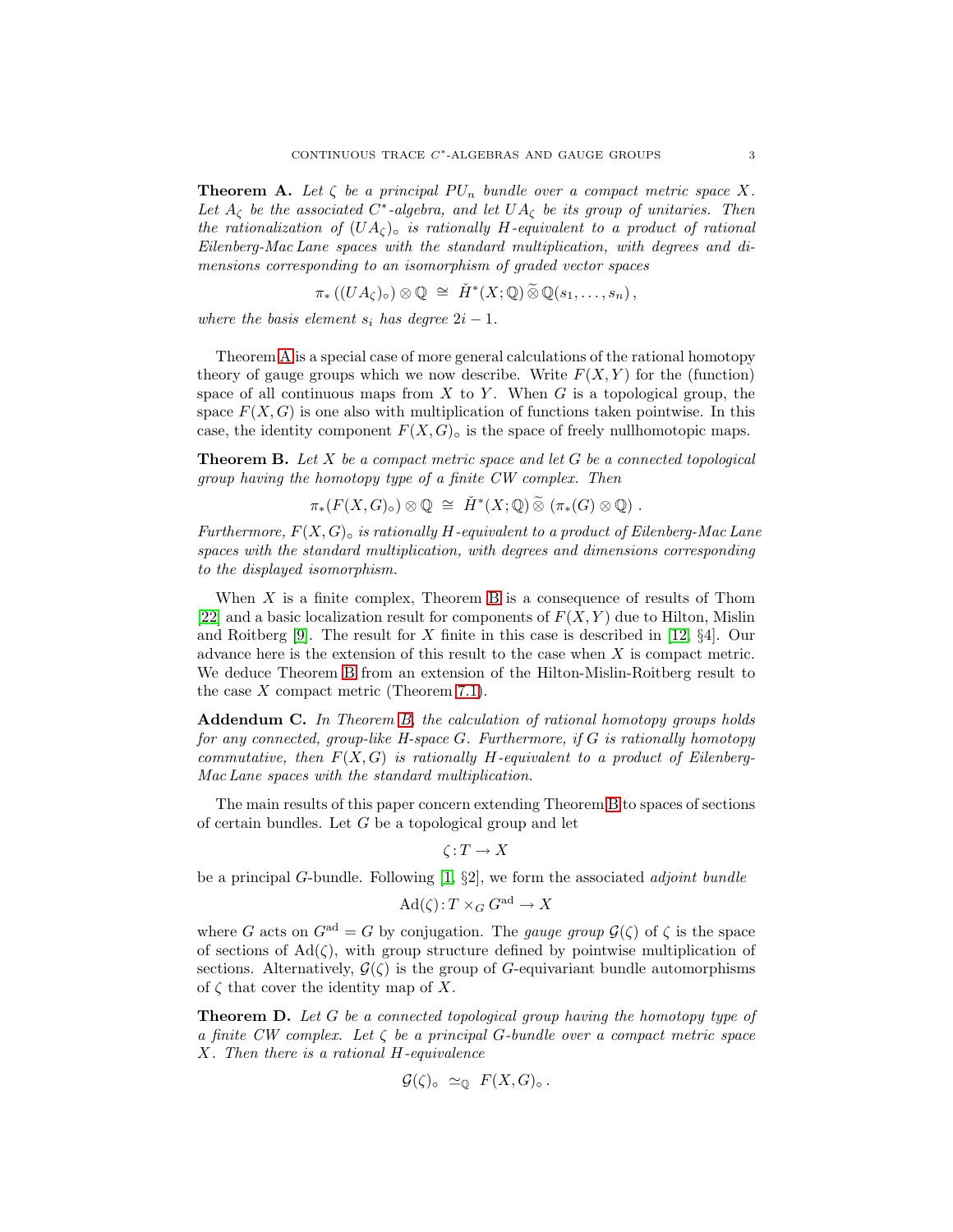*Consequently,*  $G(\zeta)_{\zeta}$  *is rationally homotopy commutative with rational homotopy groups given by the isomorphism appearing in Theorem [B.](#page-3-0)*

Again, when  $X$  is a finite CW complex this result admits a direct proof. In this case, a result of Gottlieb gives a multiplicative equivalence

$$
\mathcal{G}(\zeta) \simeq \Omega_{h_{\zeta}} F(X, BG),
$$

where the right side denotes the loop space of  $F(X, BG)$  based at  $h_{\zeta}: X \to BG$ , the classifying map for  $\zeta$  (see Corollary [9.2,](#page-23-4) [\[8,](#page-24-5) th. 1] and [\[1,](#page-23-3) prop. 2.4]). The equivalence  $\mathcal{G}(\zeta) \simeq_{\mathbb{Q}} F(X, G)$  then follows from the Hilton-Mislin-Roitberg localization result for function spaces mentioned above and basic rational homotopy theory. (See Theorem [5.6](#page-13-0) below.) The result in this case was recently, indepen-dently obtained by Félix and Oprea at the level of rational homotopy groups [\[7,](#page-24-6) th. 3.1]. Another related result here is due to Crabb and Sutherland, who prove the fibrewise rationalization of the bundle  $Ad(\zeta_G)$  is fibre homotopically trivial, where  $\zeta_G$  is the universal G-bundle [\[3,](#page-23-5) prop. 2.2].

<span id="page-4-0"></span>The following shows that the homotopy finiteness assumption on G in Theorem [D](#page-3-1) can sometimes be dispensed with.

Addendum E. *Assume* G *is a topological group such that* BG *has the rational homotopy type of a group-like* H*-space. Then the conclusion of Theorem [D](#page-3-1) holds for such* G*.*

For example, if  $G$  is a connected topological group satisfying rational Bott periodicity, then  $BG$  has the rational homotopy type of a group-like  $H$ -space.

Let

$$
PG = G/Z(G)
$$

denote the projectivization of  $G$ ; i.e., the quotient of  $G$  by its center. As the center acts trivially on  $G<sup>ad</sup>$ , one obtains an action of PG on  $G<sup>ad</sup>$ . Given a principal  $PG$ -bundle

 $\zeta: T \to X$ ,

form the associated *projective adjoint* bundle

$$
\text{Pad}(\zeta): T \times_{PG} G^{\text{ad}} \to X.
$$

Define  $\mathcal{P}(\zeta)$  to be the topological group of sections of the bundle Pad( $\zeta$ ) with pointwise multiplication again induced by  $G<sup>ad</sup>$ . We call  $\mathcal{P}(\zeta)$  the *projective gauge group* of  $\zeta$ . In Example [3.7](#page-9-1) below, we observe that  $UA_{\zeta} \cong \mathcal{P}(\zeta)$  corresponds to the projective adjoint bundle of a principal  $PU_n$ -bundle. Theorem [A](#page-2-0) is thus a special case of the following result.

<span id="page-4-1"></span>**Theorem F.** Let G be a compact connected Lie group. Let  $\zeta$  be a principal PG*bundle over a compact metric space* X*. Then there is a rational* H*-equivalence*

$$
\mathcal{P}(\zeta)_{\circ} \simeq_{\mathbb{Q}} F(X, G)_{\circ}.
$$

*Thus*  $\mathcal{P}(\zeta)$  *is rationally homotopy commutative with rational homotopy groups again given by the isomorphism appearing in Theorem [B.](#page-3-0)*

<span id="page-4-2"></span>**Remark 1.1.** Suppose that C is a separable  $C^*$ -algebra. Then its unitary group  $UC$  (with the usual modification for non-unital C) has the homotopy type of a countable CW complex. Thus so too does  $U_{\infty}C = \lim_{\epsilon \to 0} U_{n}C$ , and the latter is an infinite loop space, by the Bott Periodicity Theorem of R. Wood [\[24\]](#page-24-7). Thus  $U_{\infty}C$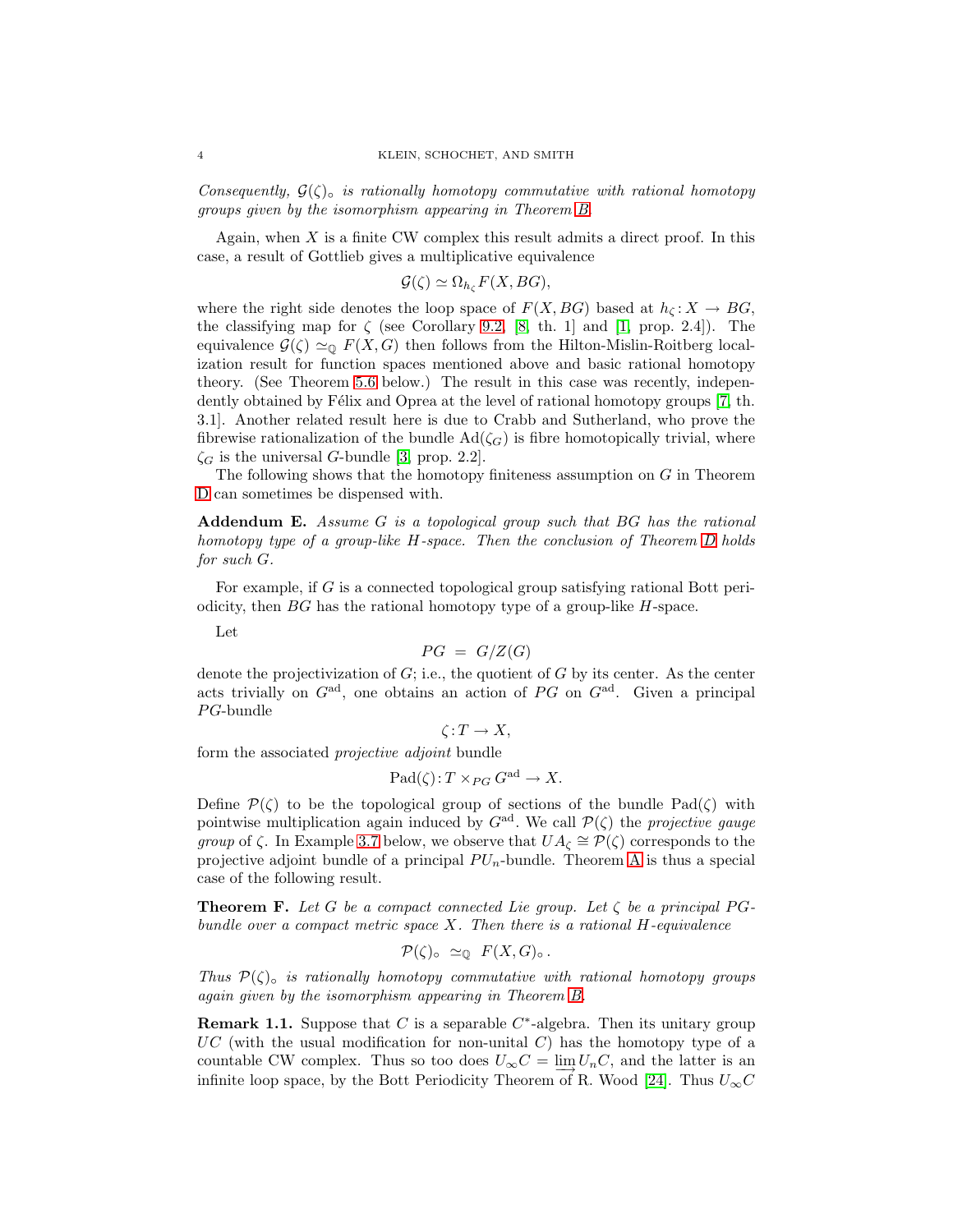satisfies the conditions on G in Addenda [C](#page-3-2) and [E.](#page-4-0) The same is true for  $UC$  itself if C is stable. So our results also apply to C<sup>\*</sup>-algebras constructed similarly to  $A_{\zeta}$ but where the initial fibre  $M_n(\mathbb{C})$  is replaced by an appropriate  $C^*$ -algebra C. We develop these ideas in a subsequent paper.

The paper is organized as follows. In Section [2,](#page-5-0) we establish our basic conventions for spaces, groups and bundles. In Section [3,](#page-7-0) we prove various foundational properties of section spaces. In Section [4,](#page-9-0) we discuss the rationalization of topological groups and the obstruction to homotopy commutativity. In Section [5,](#page-12-0) we prove preliminary versions of the main theorems for  $X$  a finite CW complex, as mentioned above.

By a result of Eilenberg and Steenrod  $[6]$ , a compact metric space X may be expressed as the inverse limit  $\varprojlim_j X_j$  of finite CW complexes. In Section [6,](#page-16-0) we use this result and the classical works of Dowker [\[5\]](#page-23-7) and Spanier [\[19\]](#page-24-8) to identify the homotopy groups of the function space  $F(X, Y)$  in terms of the homotopy groups of the approximating function spaces  $F(X_j, Y)$ . This result is subsequently extended to section spaces. As a consequence, in Section [7,](#page-19-0) we extend the basic localization result of Hilton-Mislin-Roitberg  $[9, th. II.3.11]$  for function spaces from the case X finite CW to the case  $X$  compact, metric provided the function space component is a nilpotent space (Theorem [7.1\)](#page-19-1). In Section [8](#page-20-0) we deduce Theorems [A-](#page-2-0)[F](#page-4-1) by combining the finite complex case with the results of Section [6.](#page-16-0)

Acknowledgments. We thank Daniel Isaksen, Gregory Lupton, and J. Peter May for many helpful discussions. We are especially grateful to N. Christopher Phillips for vital assistance given to us. This paper is based in many ways upon our joint work [\[12\]](#page-24-4).

#### 2. CONVENTIONS

<span id="page-5-0"></span>This paper brings together results from classical algebraic topology, which is most at home in the category of CW complexes, and functional analysis, which is most at home in the category of compact metric spaces. Many of our technical results deal with extending classical algebraic topology results from finite complexes to compact metric spaces via limit arguments.

We work in the category of compactly generated Hausdorff spaces. Whenever basepoints are required we assume that they are non-degenerate; that is, we assume that the inclusion of the basepoint into the space is a cofibration. If the space is a topological group then we take the identity of the group to be the basepoint. Following the discussion in [\[23,](#page-24-9) pp. 20-21], we give the function space  $F(X, Y)$  the topology obtained by first taking the compact-open topology and then replacing this with the induced compactly generated topology. In particular, because we are retopologizing products, by a *topological group* we mean a topological group object in the category of compactly generated Hausdorff spaces.

Suppose  $A \subset X$  is a subspace. Fixing a map  $g: A \to Y$ , we let  $F(X, Y; g)$  denote the subspace of those maps  $f: X \to Y$  such that f coincides with g on A. In particular, when  $A$  is a point,  $X$  and  $Y$  obtain the structure of based spaces and  $F(X, Y; g)$  in this case is just the space of based maps. If  $f \in F(X, Y; g)$  is a choice of basepoint, we let  $F(X, Y; g)_{(f)}$  denote the path component of f.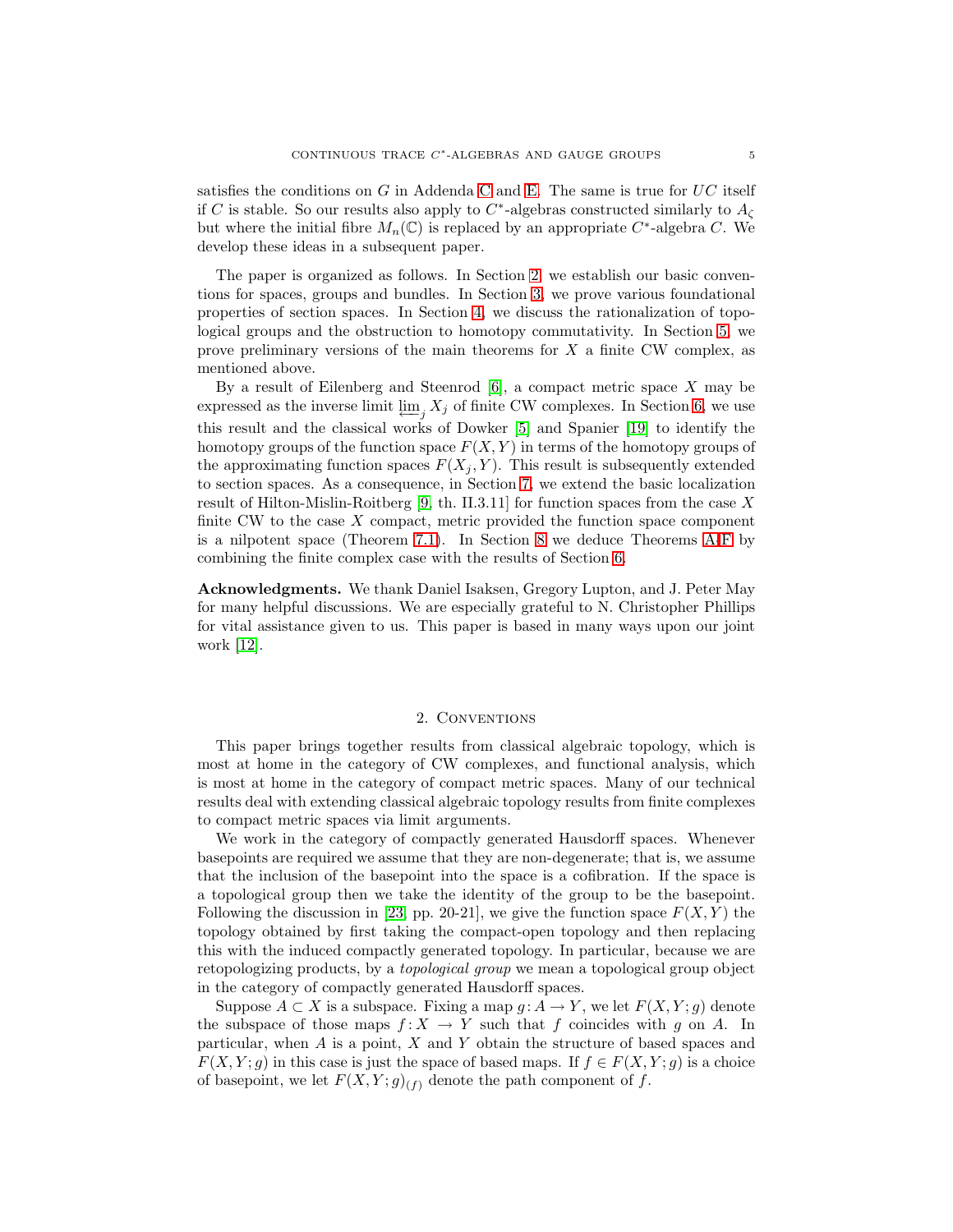An inclusion  $A \subset X$  of spaces is a *cofibration* if it satisfies the homotopy extension property. A *Hurewicz fibration* is a map  $p: E \to B$  satisfying the homotopy lifting problem for all (compactly generated) spaces. A *map of fibrations*  $E \to E'$  over  $B$  is a map of spaces which commutes with projection to  $B$ . One says that  $p$ is *fibre homotopy trivial* if there is a space F and a map  $q: E \to F$  such that  $(p,q): E \to B \times F$  is a homotopy equivalence. Given a map  $f: Y \to B$  we write  $f^*(p)$ :  $Y \times_B E \to Y$  for the pullback fibration (i.e., the fibre product).

An *H*-space structure on a based space X is a map  $m: X \times X \to X$  whose restriction to  $X \times *$  and  $* \times X$  is homotopic to the identity as based maps, where  $* ∈ X$  is the basepoint. If an H-space structure on X is understood, we call X an *H*-space. One says that X is *homotopy associative* if the maps  $m \circ (m \times id)$  and  $m \circ (\mathrm{id} \times m)$  are homotopic. A *homotopy inverse* for X is a map  $\iota: X \to X$  such that the composites  $m \circ (\iota \times id)$  and  $m \circ (id \times \iota)$  are homotopic to the identity. If X comes equipped with a homotopy associative multiplication and a homotopy inverse, then  $X$  is said to be *group-like*. If  $X$  is group-like then the set of path components  $\pi_0(X)$  acquires a group structure.

Nilpotent Spaces. If  $(X, *)$  is a based space then its higher homotopy groups  $\pi_n(X;*)$  come equipped with an action of the fundamental group  $\pi = \pi_1(X,*)$ . If X is also a connected CW complex, then we say that X is *nilpotent* if  $\pi$  is a nilpotent group and also the action of  $\pi$  on the higher homotopy groups is nilpotent. The latter condition is equivalent to the statement that each  $\pi_n(X;*)$  possesses a finite filtration of  $\pi$ -modules  $M_n(i) \subset M_n(i+1) \subset \cdots$  such that the action on the associated graded  $M_n(i + 1)/M_n(i)$  is trivial. More generally, if X is any based connected space, then we will call X *nilpotent* if X has the homotopy type of a nilpotent CW complex. Topological groups having the homotopy type of a connected CW complex are nilpotent, since the action of  $\pi_1$  in this case is trivial.

**Rationalization.** A finitely generated nilpotent group  $K$  admits a rationalization, which is a natural homomorphism  $K \longrightarrow K_{\mathbb{Q}}$  ([\[9,](#page-24-2) §2]). The group  $K_{\mathbb{Q}}$  has the property that the self map  $x \mapsto x^n$  is a bijection for all integers  $n \ge 1$  (i.e.,  $K_{\mathbb{Q}}$  is uniquely divisible). Furthermore,  $K_{\mathbb{Q}}$  is the smallest group having this property in the sense that any homomorphism from  $K$  to a group with this property uniquely factors through  $K_{\mathbb{Q}}$ . When K is abelian, there is a natural isomorphism  $K_{\mathbb{Q}} \cong$  $K \otimes \mathbb{Q}$ .

A connected based nilpotent space X admits a *rationalization.* This is a nilpotent space  $X_{\mathbb{Q}}$  with rational homotopy (and homology) groups, together with a natural map  $X \to X_{\mathbb{Q}}$  and a natural map  $\ell_X \colon X \to X_{\mathbb{Q}}$  inducing rationalization on homotopy groups  $[9, \text{thms. } 3A, 3B]$ . Again, there is a universal property: if Y is a rational space (i.e., a nilpotent space whose homotopy groups are rational), and  $f: X \to Y$  is a map, then one has a commutative diagram



where the bottom map is a homotopy equivalence since  $Y$  is rational. Consequently, f factors uniquely up to homotopy through  $X_{\mathbb{Q}}$ , and in particular the rationalization of X is uniquely determined up to homotopy equivalence. More generally, we call a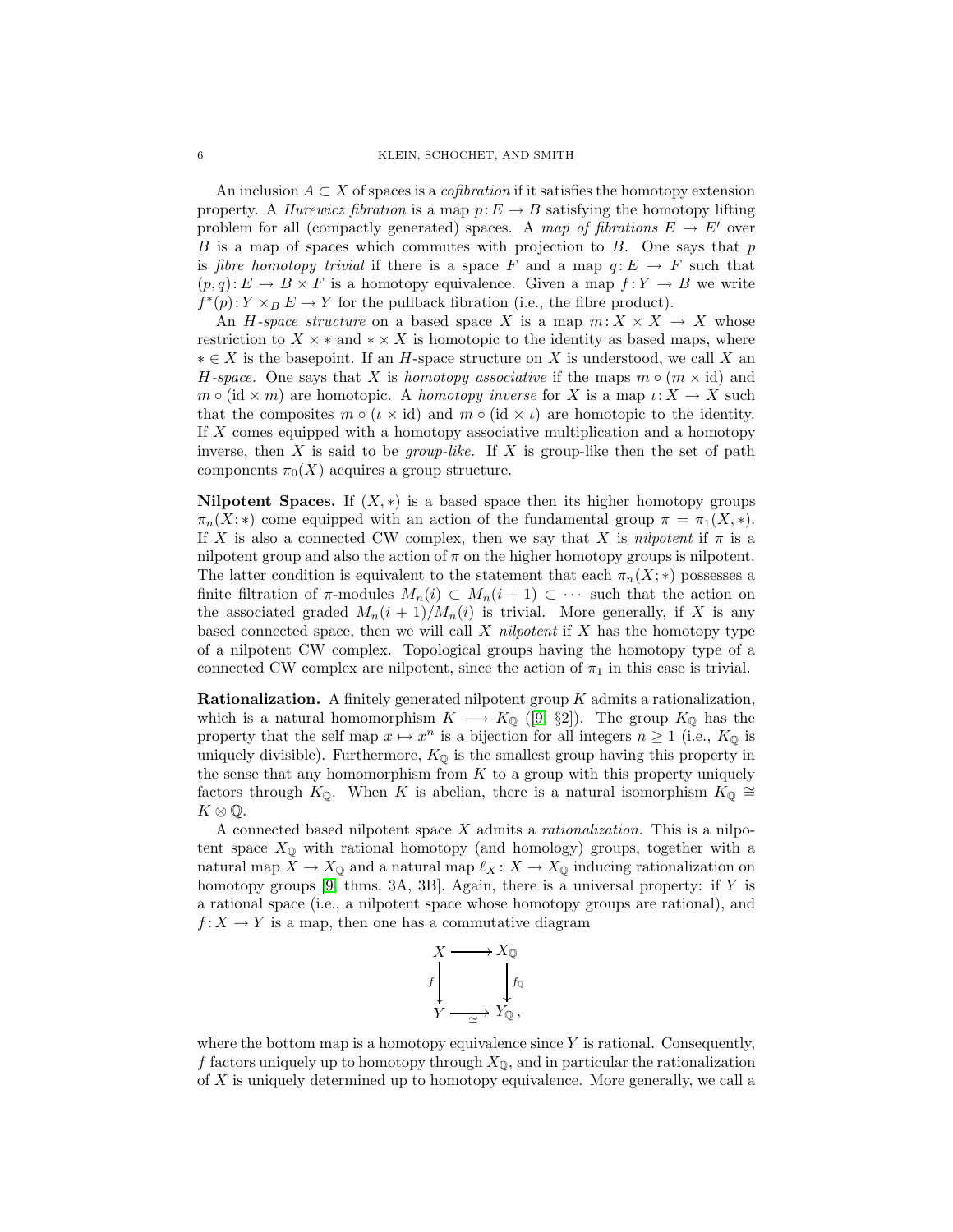map  $f: X \to Y$  a *rationalization* if Y is rational and the induced map  $f_{\mathbb{Q}}: X_{\mathbb{Q}} \to Y_{\mathbb{Q}}$ is a homotopy equivalence. This is equivalent to demanding  $f^*:[Y,Z] \to [X,Z]$  be an isomorphism of sets for all rational nilpotent spaces Z.

#### 3. Section spaces

<span id="page-7-0"></span>Suppose one is given a lifting problem, i.e., a diagram of spaces



such that  $A \subset X$  is a cofibration and  $E \to B$  is a fibration. Let us denote this lifting problem by D.

Let

 $\Gamma(\mathcal{D})$ 

be the space of solutions to the lifting problem, i.e., the space of maps  $X \to E$ making the diagram commute. When  $f$  is the identity map and  $A$  is trivial, then one obtains the space of sections of p (it will be denoted by  $\Gamma(p)$  in this instance).

<span id="page-7-1"></span>Proposition 3.1. *Let* D *be the lifting problem above. Then one has a fibration*

$$
F(X, E; g) \xrightarrow{p_*} F(X, B; p \circ g)
$$

*whose fibre at* f *is given by*  $\Gamma(\mathcal{D})$ *.* 

*Proof.* Here  $p_*$  is given by mapping a function  $a: X \to E$  to  $p \circ a: X \to B$ . The map  $p_*$  is a fibration by the exponential law. The fibre over f is clearly  $\Gamma(\mathcal{D})$ .  $\Box$ 

#### <span id="page-7-2"></span>CW structure.

Proposition 3.2. *With respect to the diagram* D *above, assume that* X *is a compact metric space and suppose* E *and* B *have the homotopy type of CW complexes. Then the section space*  $\Gamma(\mathcal{D})$  *has the homotopy type of a CW complex.* 

*Proof.* Restriction  $f \mapsto f_{|A}$  defines a fibration

$$
F(X, E) \to F(A, E)
$$

in which both the domain and codomain have the homotopy type of a CW complex (by  $[14, th. 1]$ ). Apply  $[18, prop. 3]$  (or  $[10, lem. 2.4]$ ) to deduce that the fibre  $F(X, E; g)$  of this fibration has the homotopy type of a CW complex. Repeating this argument with the fibration of Proposition [3.1](#page-7-1) completes the proof.

Corollary 3.3. *Let* X *be a compact metric space and* G *a topological group having the homotopy type of a CW complex. Let* ζ *be a principal* G*-bundle (respectively, principal* PG-bundle) over X. Then  $\mathcal{G}(\zeta)$  (respectively,  $\mathcal{P}(\zeta)$ ) has the homotopy *type of a CW complex.*

*Proof.* We only prove the case of the adjoint bundle as the other case is proved similarly. The fibre bundle  $\zeta$  is classified by a map  $f: X \to BG$  by pulling back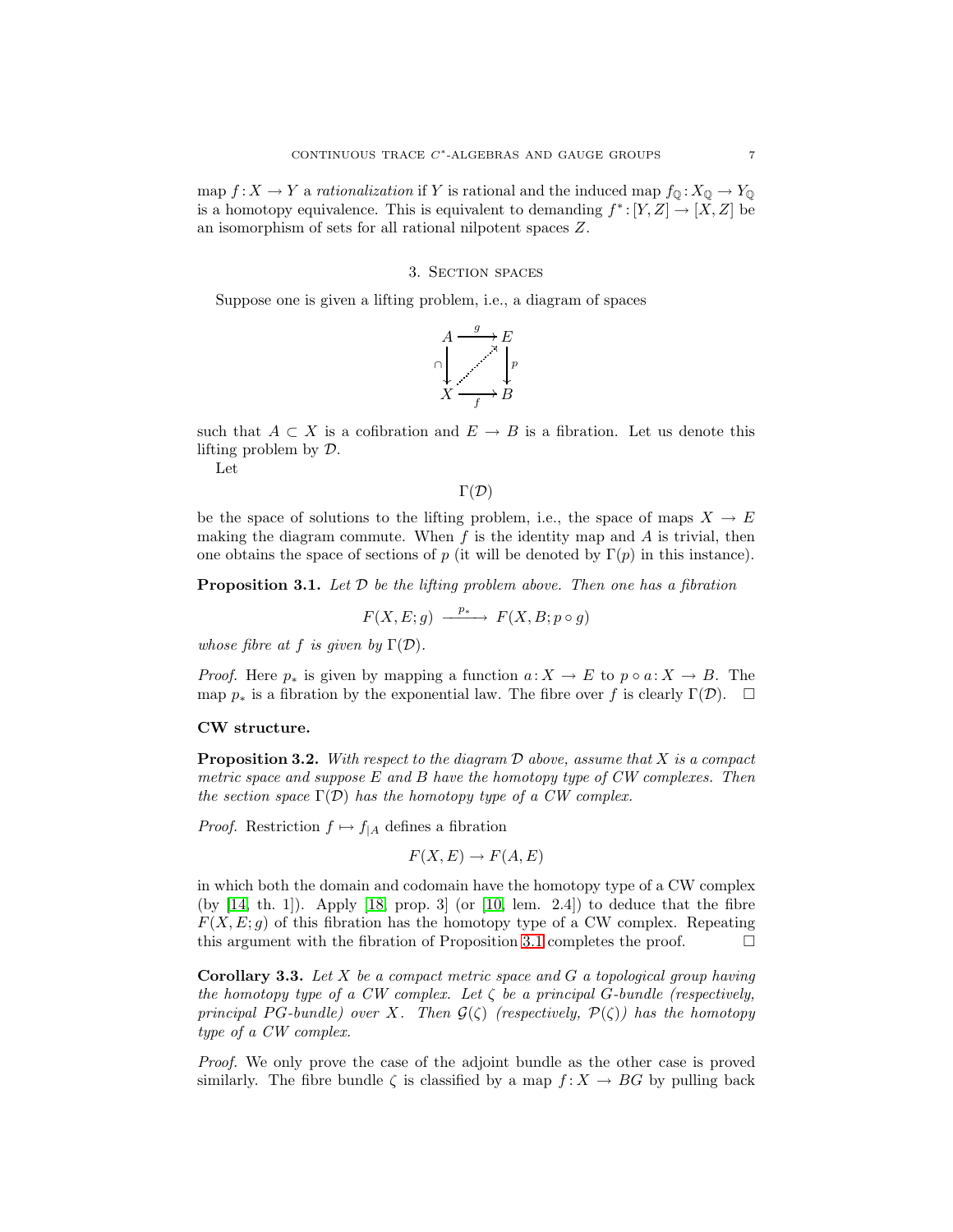the universal principal G-bundle  $EG \rightarrow BG$  along f. The space of solutions of the lifting problem



coincides with the section space  $\Gamma(\text{Ad}(\zeta))$ . Furthermore  $EG \times_G G^{\text{ad}}$  and  $BG$  have the homotopy type of CW complexes because  $G$  does. The proof is completed by applying Proposition [3.2.](#page-7-2)

**Example 3.4.** Suppose that  $A$  is a (separable) unital Banach algebra. Then the group of invertibles  $GL(A)$  has the homotopy type of a (countable) CW complex. If A is a (separable) unital  $C^*$ -algebra then the group of unitaries  $UA$  has the homotopy type of a (countable) CW complex.

Here is a proof. As  $UA$  is a deformation retraction of  $GL(A)$ , they both have the same homotopy type. The group  $GL(A)$  is an open subset of a Banach space, and any such open set has the homotopy type of a CW complex (cf.  $[11, \text{cor. IV.5.5}].$  If A is separable then the open covering involved in the proof of [\[11,](#page-24-13) prop. IV.5.4] may be taken to be countable and then an obvious modification of [\[11,](#page-24-13) IV.5.5] implies that the CW complex constructed is countable.

#### Nilpotence.

Proposition 3.5. *With respect to the hypotheses of Proposition [3.2,](#page-7-2) assume additionally that* X *has the homotopy type of a CW complex and that* E *is a connected nilpotent space. Then each component of* Γ(D) *is nilpotent.*

*Proof.* Consider the commutative diagram



where the horizontal maps are all fibrations. By [\[9,](#page-24-2) th. 2.5], each component of  $F(X, E)$  is nilpotent. It follows that each component of  $F(X, E; g)$  is nilpotent by [\[9,](#page-24-2) th. 2.2] applied to the left column of the diagram. After restricting the fibration on the top line to connected components, it follows again by [\[9,](#page-24-2) th. 2.2] that each component of  $\Gamma(\mathcal{D})$  is nilpotent, since the latter is a fibre by Proposition [3.1.](#page-7-1)  $\Box$ 

#### Fibrewise Groups.

**Definition 3.6.** A fibration  $p: E \to B$  is said to be a *fibrewise group* if it comes equipped with a map  $m: E \times_B E \to E$ , a map  $i: E \to E$  and a section  $e: B \to E$ , all compatible with projection to  $B$ , such that

- $m$  is associative,
- $e$  is a two sided unit for  $m$ ,
- *i* is an inverse for  $m$  and  $e$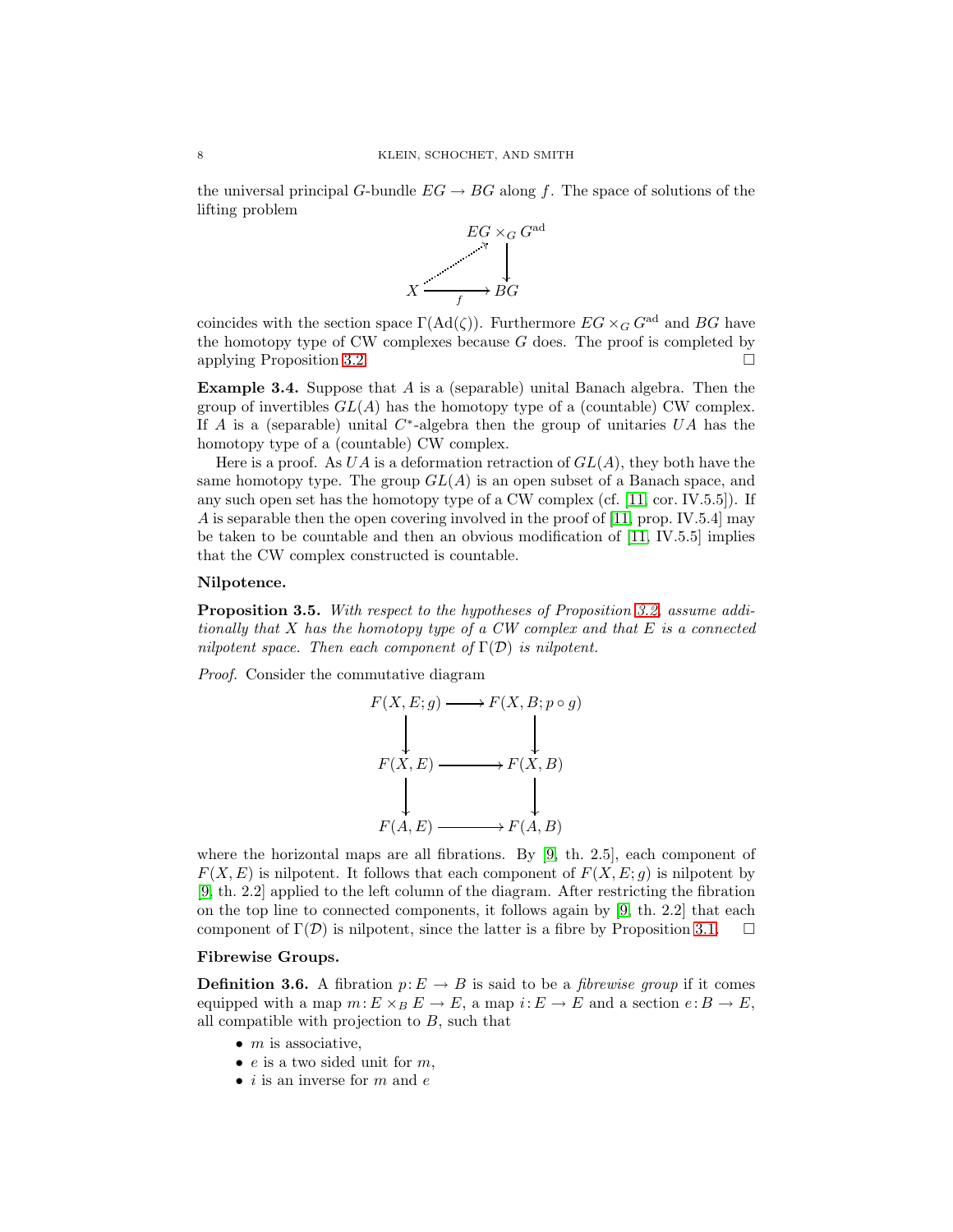(In other words,  $(p, m, e)$  defines a group object in the category of spaces over B.)

If  $(p, m, e)$  is a fibrewise group, then the space of sections  $\Gamma(p)$  comes equipped with the structure of a topological group with multiplication defined by pointwise multiplication of sections.

Here is a recipe for producing fibrewise groups. Suppose  $\zeta : T \to X$  is a principal G-bundle and F is a topological group such that G acts on F through homomorphisms (this means that one has a homomorphism  $G \to \text{aut}(F)$ , where  $\text{aut}(F)$  is the topological group consisting of topological group automorphisms of  $F$ ). Then the associated fibre bundle

$$
T\times_G F\to X
$$

is easily observed to be a fibrewise group.

An important special case occurs when F is  $G^{\text{ad}}$ . We infer that  $\text{Ad}(\zeta)$  is a fibrewise group and so the gauge group  $\mathcal{G}(\zeta)$  has the structure of a topological group. Similarly, when F is  $G^{\text{ad}}$  and we let PG act by conjugation, we infer that  $\mathcal{P}(\zeta)$  has the structure of a topological group.

<span id="page-9-1"></span>Example 3.7. Returning to the  $C^*$ -algebra setting, we now show that the group  $UA_{\zeta}$  in the Introduction corresponds to a projective gauge group.

Let  $X$  be a compact space and let

$$
\zeta\!:\!T\to X
$$

be a principal  $PU_n$ -bundle over X with associated  $C^*$ -algebra  $A_\zeta$ . Then there is an natural isomorphism of topological groups

$$
UA_{\zeta} \cong \mathcal{P}(\zeta).
$$

The proof is as follows: passing from  $M_n$  to the subspace  $U_n$  of unitaries in each fibre of  $\zeta$  yields a bundle

$$
U\zeta: T \times_{PU_n} U_n \to X.
$$

The sections of this bundle are exactly  $UA_{\zeta}$  but it is immediate that the bundle itself is the bundle  $Pad(\zeta)$ .

**Remark 3.8.** Note that if  $f: Y \to X$  is continuous then f induces a map of unital  $C^*$ -algebras  $f^* : A_{\zeta} \to A_{f^*\zeta}$  and this restricts to a homomorphism of unitary groups  $U(A_\zeta) \longrightarrow U(A_{f^*(\zeta)})$ . The naturality in the result above is with respect to these maps.

#### 4. Rationalization of topological groups

<span id="page-9-0"></span>Now suppose that  $G$  is a topological group having the homotopy type of a CW complex. As rationalization commutes with products only up to homotopy, the rationalization of the product structure gives a map

$$
G_{\mathbb{Q}} \times G_{\mathbb{Q}} \to G_{\mathbb{Q}}
$$

which may fail to be a group structure. It is, however, a group-like  $H$ -space.

The map  $G \to G_{\mathbb{Q}}$  is a homomorphism of H-spaces in the sense that the diagram

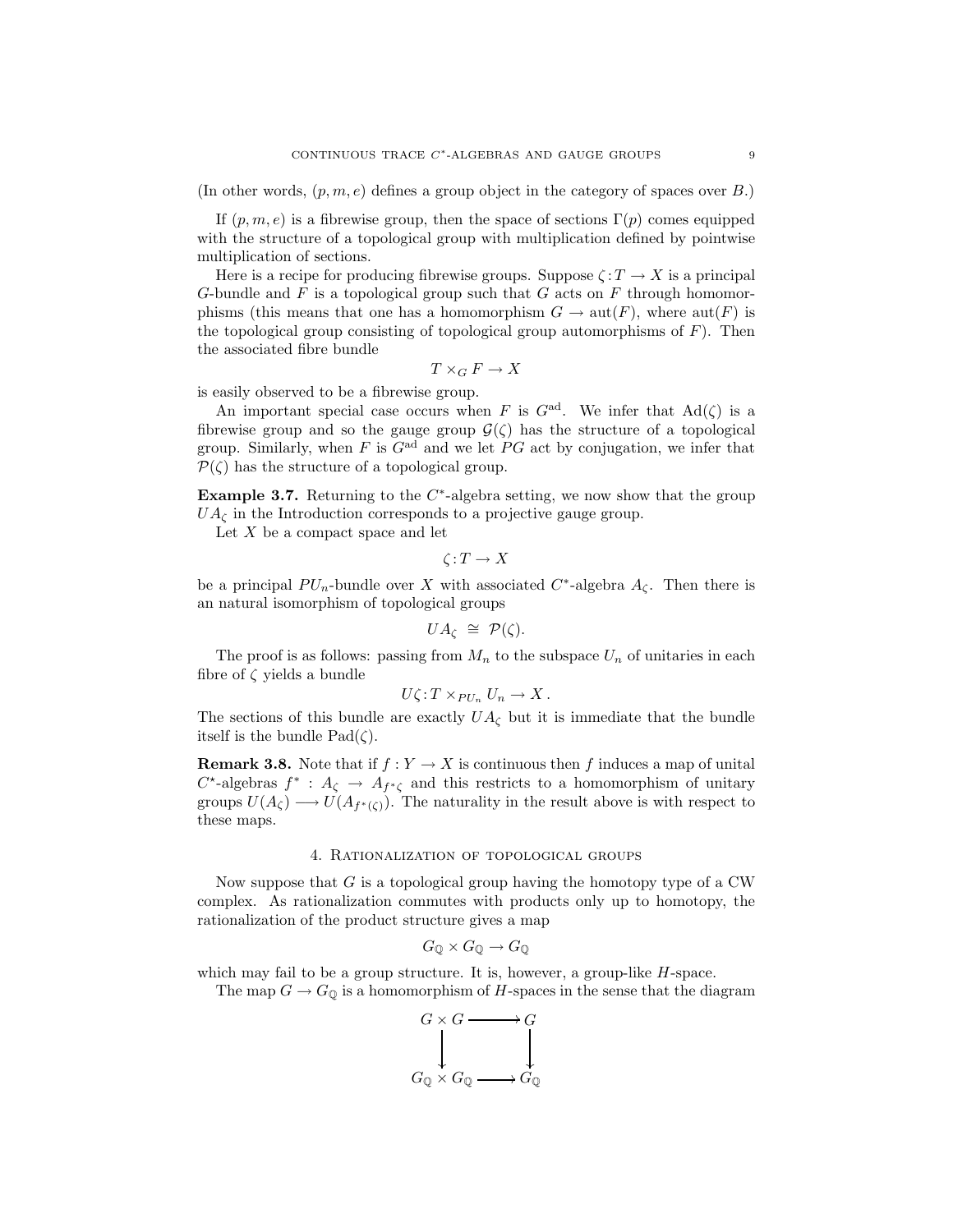commutes up to homotopy (and the homomorphism is compatible with homotopy associativity).

#### Homotopy commutativity and rationalization.

Definition 4.1. A group-like H-space X is *homotopy commutative* if the commutator map  $\left[\,\right, \cdot\colon X\times X\to X$  is null homotopic. It is said to be *rationally homotopy commutative* if its rationalization  $X_{\mathbb{Q}}$  is homotopy commutative.

The commutator map induces an operation on homotopy groups called the *Samelson product*. After tensoring with the rationals, one obtains a graded Lie algebra structure([\[23,](#page-24-9) chap. X.5]).

**Definition 4.2.** A homomorphism  $X \to Y$  of connected H-spaces of CW type is said to be *rational* H-equivalence if its rationalization  $X_{\mathbb{Q}} \to Y_{\mathbb{Q}}$  is a homotopy equivalence.

<span id="page-10-3"></span>Proposition 4.3 (Scheerer [\[17,](#page-24-14) cor. 1]). *Let* X *and* Y *be connected group-like* H*-spaces having the homotopy type of a CW complex. Then there is a rational* H*-equivalence*

$$
X_{\mathbb{Q}} \simeq Y_{\mathbb{Q}}
$$

*if and only if there is an isomorphism of Samelson Lie algebras*

<span id="page-10-2"></span>
$$
(\pi_*(X) \otimes \mathbb{Q}, [,]) \cong (\pi_*(Y) \otimes \mathbb{Q}, [,]) .
$$

We observe that the rationalization of such a space  $X$  has the homotopy type of a generalized Eilenberg Mac Lane space:

(1) 
$$
X_{\mathbb{Q}} \simeq \prod_{j\geq 1} K(\pi_j(X) \otimes \mathbb{Q}, j).
$$

However, as pointed out in the introduction, the multiplication on  $X_{\mathbb{Q}}$  need not correspond to the standard multiplication. We may detect when this identification is multiplicative in several ways.

<span id="page-10-1"></span>Proposition 4.4 (cf. [\[12,](#page-24-4) th. 4.25]). *Let* X *be a homotopy associative* H*-space having the homotopy type of a connected CW complex. Then the following are equivalent:*

(a) *There is a homotopy equivalence*

$$
X_{\mathbb{Q}} \stackrel{\sim}{\to} (\prod_{j\geq 1} K(\pi_j(X)\otimes \mathbb{Q}, j)
$$

*which is also an* H*-map, where the target has the standard multiplication.*

- (b) *The commutator map*  $X_{\mathbb{Q}} \times X_{\mathbb{Q}} \to X_{\mathbb{Q}}$  *is null homotopic.*
- (c) *The Samelson Lie algebra*  $(\pi_*(X) \otimes \mathbb{Q}, [,])$  *is abelian; i.e.,*  $[, ] = 0.$

<span id="page-10-0"></span>Corollary 4.5. *Suppose* G *is a connected topological group such that* BG *has the rational homotopy type of a loop space, i.e. there is a based space* Y *and a rational homotopy equivalence*  $BG \simeq_{\mathbb{Q}} \Omega Y$ *. Then*  $G_{\mathbb{Q}}$  *is a homotopy commutative*  $H$ -space *and is homotopy equivalent to a product of Eilenberg-Mac Lane spaces with standard multiplication.*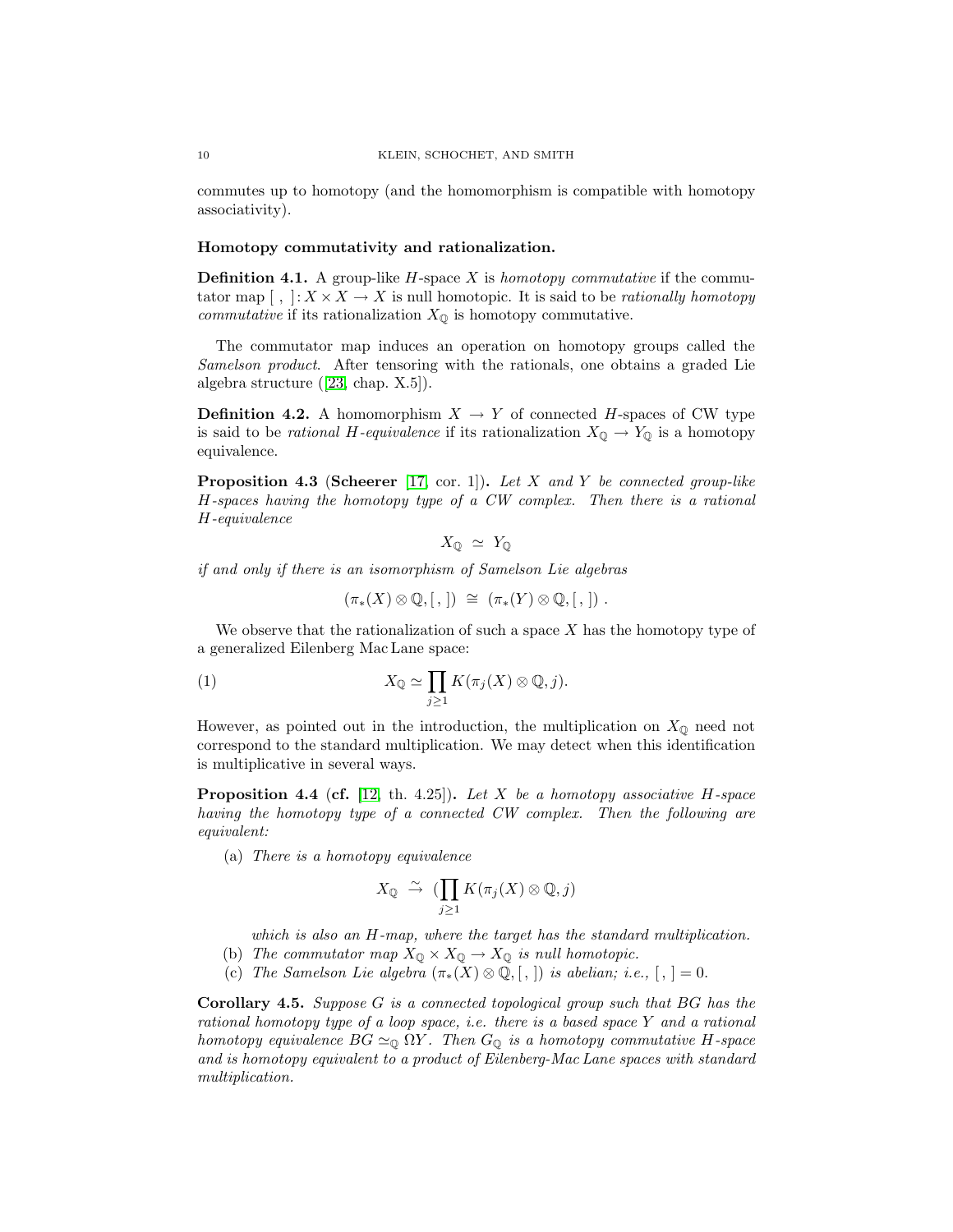Example 4.6. A topological group G is said to satisfy *rational Bott periodicity* if there is rational homotopy equivalence  $BG \simeq_{\mathbb{Q}} \Omega^{j}G$  for some  $j > 0$ . Any such G satisfies Corollary [4.5,](#page-10-0) and is consequently rationally homotopy commutative. In particular, the infinite unitary group  $U_{\infty}$  is rationally homotopy commutative (cf. Remark [1.1\)](#page-4-2).

Example 4.7. Suppose that the topological group G is a direct limit  $\lim_{n \to \infty} G_n$ , where each  $G_n$  is rationally homotopy commutative. Then G is rationally homotopy commutative. This gives a second proof that  $U_{\infty}$  is rationally homotopy commutative (cf. Remark [1.1\)](#page-4-2).

We now discuss the various hypotheses on the group  $G$  in our main results. Recall from Theorem [D](#page-3-1) we require that G be a topological group of the homotopy type of a finite complex. We first observe that this class includes the connected Lie groups.

Lemma 4.8. *Every connected Lie group* G *has the homotopy type of a finite CW complex.*

*Proof.* By [\[23,](#page-24-9) th. A.1.2], G has a maximal compact subgroup K, unique up to conjugacy, such that the inclusion  $K \subset G$  is a homotopy equivalence. Then K, being a compact Lie group, has the homotopy type of a finite CW complex.  $\Box$ 

<span id="page-11-0"></span>We will make use of the following results whose proofs are classical.

Proposition 4.9. *Suppose that* G *is a connected, topological group having the homotopy type of a finite CW complex. Then the following are true:*

- (a) *The commutator map*  $G_{\mathbb{Q}} \times G_{\mathbb{Q}} \to G_{\mathbb{Q}}$  *is null homotopic.*
- (b)  $\pi_2(G)$  *is a finite group.*
- (c) *The classifying space* BG *has the rational homotopy type of a generalized Eilenberg-Mac Lane space and in particular is rationally homotopy equivalent to a loop space.*

*Proof.* The basic results of Milnor and Moore [\[15\]](#page-24-15) on the structure of Hopf algebras of characteristic zero imply  $H^*(G; \mathbb{Q})$  is an exterior algebra on a finite number of odd degree generators. It follows that  $H^*(BG; \mathbb{Q})$  is a polynomial algebra on a finite number of generators of even degree. Represent each generator by a map  $x_i: BG \to K(\mathbb{Q}, n_i)$ . Then the product map  $f = \prod x_i: BG \to \prod_i K(\mathbb{Q}, n_i)$  gives an isomorphism on rational homotopy groups. This proves (c). Applying the loop space functor to the map  $f$  gives (a) by Proposition [4.4.](#page-10-1)

To compute  $\pi_2$  we may pass to universal covers and hence assume that the groups are simply connected. Then  $H^*(G; \mathbb{Q}) = 0$  in degrees 1 and 2. This implies that  $H_2(G; \mathbb{Z})$  is a finite group. The Hurewicz map  $\pi_2(G) \to H_2(G; \mathbb{Z})$  is an isomorphism, so  $\pi_2(G)$  is a finite group.

<span id="page-11-1"></span>Corollary 4.10. *If* G *is a connected topological group having the homotopy type of a finite CW complex, then* G<sup>Q</sup> *is a homotopy commutative* H*-space. In particular,* G<sup>Q</sup> *is homotopy equivalent as an* H*-space to a product of Eilenberg-Mac Lane spaces with standard multiplication.*

Finally, in Theorem  $F$  we restrict to the class of compact Lie groups  $G$ . This restriction is chosen to govern the rational homotopy theory of  $PG$  as we explain now. First we have the following general fact.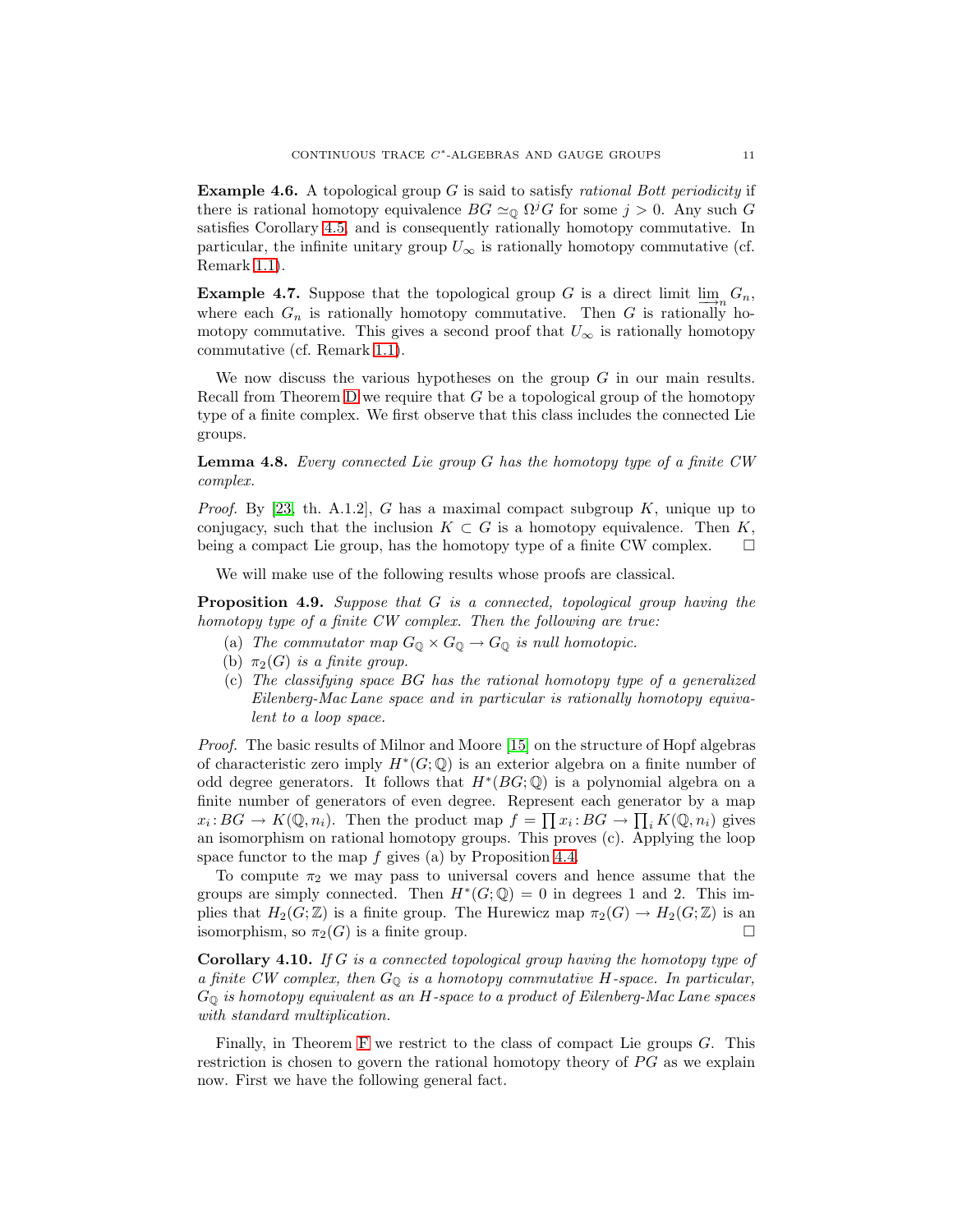Lemma 4.11. *Let* G *be a connected Lie group. Then*

- (a) PG is a connected Lie group;
- (b) *the inclusion*  $Z(G) \to G$  *induces a monomorphism*

 $\pi_1(Z(G))\otimes \mathbb{Q} \to \pi_1(G)\otimes \mathbb{Q}.$ 

*Proof.* PG is a Lie group and it is connected since it is a quotient space of G. By Proposition [4.9,](#page-11-0)  $\pi_2(PG)$  is a finite group which implies the second statement.  $\Box$ 

The preceding results imply in particular that G and  $PG \times Z(G)$  have the same homotopy type after rationalization. Note, however, that there is no obvious map in either direction. We need to sharpen this identification for our proof of Theorem [F.](#page-4-1) The following classical fact due to E. Cartan explains our restriction there to compact Lie groups.

<span id="page-12-1"></span>Proposition 4.12. *Let* G *be a compact, connected Lie group. Then there is a compact, connected Lie group*  $G_0$  *such that the following hold.* 

- (a) *There is a homomorphism*  $q: G_0 \to G$  *which is a rational homotopy equivalence.*
- (b) *There is a splitting*  $G_0 \cong P(G_0) \times Z(G_0)$
- (c) *The map* q *carries*  $Z(G_0)$  *to*  $Z(G)$  *and induces an isomorphism*  $P(G_0) \cong$  $PG.$

*Proof.* By [\[23,](#page-24-9) th. A.1.1], G has a finitely-sheeted covering group  $q: G_0 \to G$  with  $G_0 = T^{\ell} \times G'$ , where G' is a simply connected compact Lie group with trivial center and  $T^{\ell}$  is the product of  $\ell$ -copies of  $S^1$ . The results follow directly.

#### 5. Preliminary results: finite complexes

<span id="page-12-0"></span>In this section, we prove Theorems [B,](#page-3-0) [D](#page-3-1) and [F](#page-4-1) when  $X$  is a finite CW complex. For Theorem [B,](#page-3-0) the result is a direct consequence of classical work of Thom and a localization theorem for function spaces due to Hilton, Mislin and Roitberg. The proof of Theorem [D](#page-3-1) makes use of Gottlieb's identity [\[8,](#page-24-5) th. 1] for the gauge group in addition to the previous ingredients. We deduce Theorem [F](#page-4-1) from Theorem [D](#page-3-1) and Proposition [4.12.](#page-12-1)

First, we have the famous result of H. Hopf, generalized by Thom [\[22\]](#page-24-3):

(2) 
$$
\pi_q(F(X, K(\pi, p))) = H^{p-q}(X; \pi).
$$

<span id="page-12-2"></span>Next we have the results [\[9,](#page-24-2) th. II.3.11, cor. II.2.6] of Hilton-Mislin-Roitberg on the function space  $F(X, Y)$ :

Proposition 5.1 (Hilton-Mislin-Roitberg [\[9\]](#page-24-2)). *Let* X *be a finite CW complex and* Y *be a connected nilpotent space. Then the induced map*

<span id="page-12-3"></span>
$$
F(X, Y) \to F(X, Y_{\mathbb{Q}})
$$

*is a rationalization map on connected components.*

<span id="page-12-4"></span>(More precisely, for any map  $h: X \to Y$ , the map  $F(X,Y)_{(h)} \to F(X,Y)_{(\ell_Y \circ h)}$  is a rationalization map.)

Proposition 5.2 (cf. [\[12,](#page-24-4) th. 4.28]). *Let* G *be a topological group having the homotopy type of a finite connected CW complex. Let* X *be a finite CW complex. Then the rationalization of*  $F(X, G)$  *is a homotopy commutative H*-space.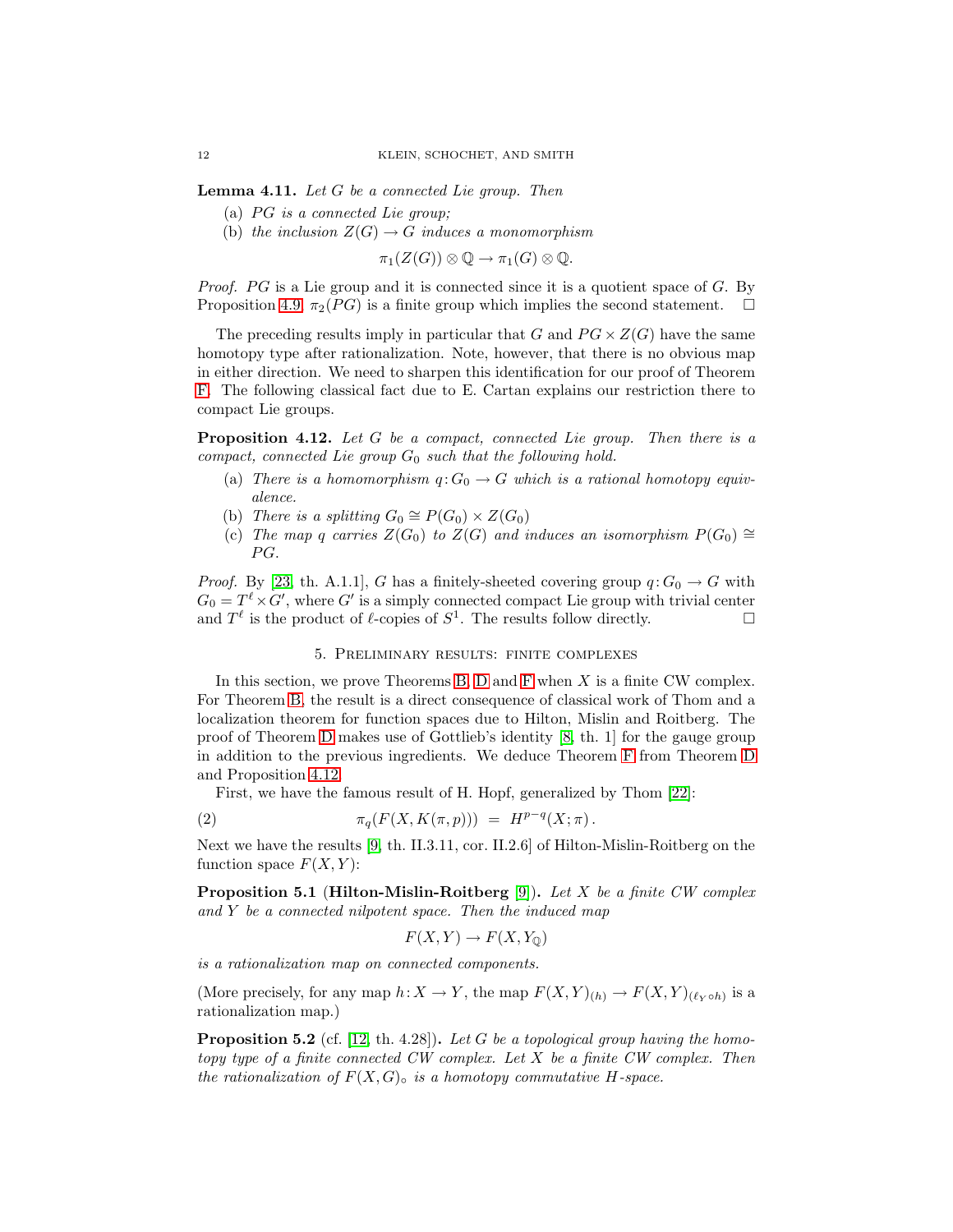*Proof.* Recall that  $F(X, G)$  is the component of  $F(X, G)$  containing the constant map. By Corollary [4.10,](#page-11-1)  $G_{\mathbb{Q}}$  is homotopy commutative. It follows that  $F(X, G_{\mathbb{Q}})_{\circ}$  is also homotopy commutative. The result now follows from observing that  $F(X, G_{\mathbb{Q}})_{\circ}$ is the rationalization of  $F(X, G)$ <sup>o</sup> by Proposition [5.1.](#page-12-2)

**Remark 5.3.** The preceding result holds in greater generality: for  $F(X, G)$  to be rationally homotopy commutative, one only needs to assume that G is a rationally homotopy commutative  $H$ -space (see [\[12,](#page-24-4) th. 4.10]).

<span id="page-13-2"></span>We can now prove Theorem [B](#page-3-0) under the assumption that  $X$  is a finite complex as in [\[12,](#page-24-4) th. 4.28].

Theorem 5.4 (Preliminary version of Theorem [B](#page-3-0)). *Let* X *be a finite CW complex and let* G *be a connected topological group having the homotopy type of a finite CW complex. Then*

<span id="page-13-1"></span>(3) 
$$
\pi_*(F(X,G)_{\circ}) \otimes \mathbb{Q} \cong H^*(X;\mathbb{Q}) \widetilde{\otimes} (\pi_*(G) \otimes \mathbb{Q}) .
$$

*Furthermore,* F(X, G)◦ *is rationally* H*-equivalent to a product of Eilenberg-Mac Lane spaces with the standard loop multiplication, with degrees and dimensions corresponding to [\(3\)](#page-13-1).*

*Proof.* Using Proposition [5.1,](#page-12-2) we have

$$
\pi_*(F(X,G)_{\circ}) \otimes \mathbb{Q} \cong \pi_*(F(X,G_{\mathbb{Q}})_{\circ})
$$

and we may compute the latter using the identification [\(1\)](#page-10-2) and Thom's formula [\(2\)](#page-12-3). The identification of the rational H-type of  $F(X, G)$ ° is a direct consequence of Proposition [5.2.](#page-12-4)

<span id="page-13-3"></span>**Remark 5.5.** Since the identification  $(1)$  only requires a group-like  $H$ -space, the homotopy group calculation holds when G is group-like.

The assumption that G is homotopy finite is used only to conclude that  $G_{\mathbb{Q}}$  is homotopy commutative via Proposition [5.2.](#page-12-4) Consequently, the second conclusion of Theorem [5.4](#page-13-2) holds when G is a group-like H-space such that  $G_{\mathbb{Q}}$  is homotopy commutative.

<span id="page-13-0"></span>We next prove Theorem  $D$  for  $X$  a finite CW complex.

Theorem 5.6 (Preliminary version of Theorem [D](#page-3-1)). *Let* G *be a topological group having the homotopy type of a finite connected CW complex. Let* ζ *be a principal* G*-bundle over a finite CW complex* X*. Then there is a rational* H*equivalence*

$$
\mathcal{G}(\zeta)_{\circ} \simeq_{\mathbb{Q}} F(X, G)_{\circ}.
$$

*Proof.* By [\[8,](#page-24-5) th. 1] (see also Corollary [9.2](#page-23-4) below), there is a homotopy equivalence of H-spaces

$$
\mathcal{G}(\zeta) \simeq \Omega_h F(X, BG),
$$

where the space on the right is the based loop space of the function space  $F(X, BG)$ with basepoint given by the classifying map  $h: X \to BG$  for the bundle  $\zeta$ . Recall that  $F(X, BG)_{(h)}$  denotes the path component of  $F(X, BG)$  containing h. By Proposition [5.1](#page-12-2) above,

$$
F(X, BG)_{(h)} \to F(X, (BG)_{\mathbb{Q}})_{(h')}
$$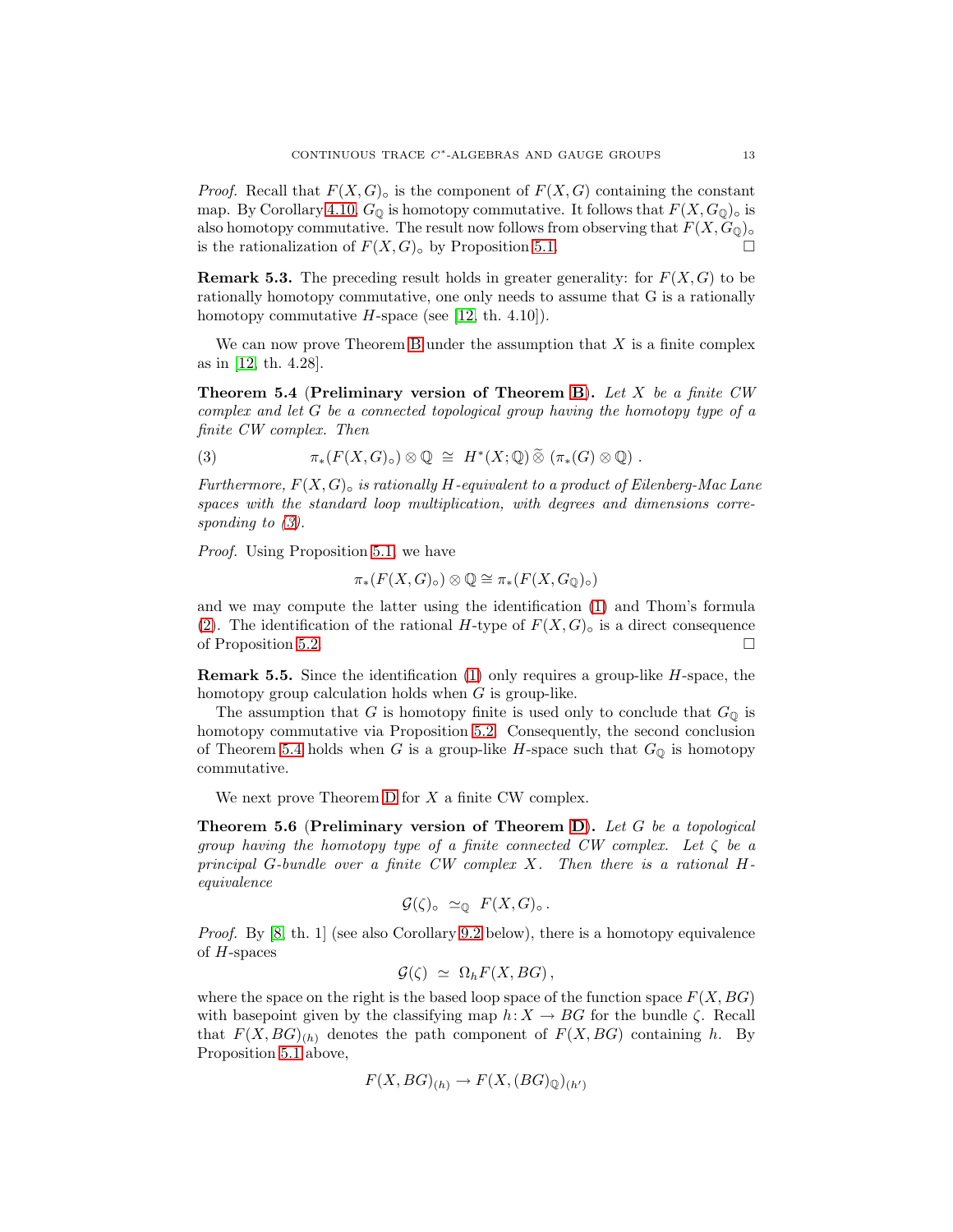is a rationalization map, where  $h'$  is  $\ell_{BG} \circ h$ , where  $\ell_{BG} : BG \to (BG)_{\mathbb{Q}}$  is the rationalization map. In particular, the displayed map is a rational homotopy equivalence.

By Corollary [4.10,](#page-11-1)  $(BG)_{\mathbb{Q}}$  has the homotopy type of a loop space. It follows that all the components of  $F(X,(BG)_{\mathbb{Q}})$  have the same homotopy type. Consequently, there is a rational homotopy equivalence

$$
F(X, BG)_{(h)} \simeq_{\mathbb{Q}} F(X, (BG)_{\mathbb{Q}})_{\circ}.
$$

<span id="page-14-1"></span>The result now follows by taking the based loop space of both sides.  $\Box$ 

**Remark 5.7.** It is clear from our proof that the finiteness assumption on  $G$  was used only to conclude that  $(BG)_{\mathbb{Q}}$  has the homotopy type of a loop space. In fact, one sees that the above argument works, without the finiteness assumption on  $G$ , at the expense of assuming that  $(BG)_{\mathbb{Q}}$  has the structure of a group-like H-space.

While the identity

$$
\mathcal{G}(\zeta) \simeq \Omega_h F(X, BG)
$$

does extend to more general spaces  $X$  (see Corollary [9.2\)](#page-23-4)), the method of proof above is limited by Proposition [5.1.](#page-12-2) Both the nilpotence result [\[9,](#page-24-2) th. 2.5] and the localization result Proposition [5.1](#page-12-2) for  $F(X, Y)$  require X to be a finite CW complex. In Section [7,](#page-19-0) we extend the localization result to  $X$  compact metric assuming nilpotence. However, the nilpotence of the components of  $F(X, Y)$  is not expected to hold for general X.

<span id="page-14-0"></span>The last goal of this section is to prove Theorem [F](#page-4-1) when X is a finite complex.

Theorem 5.8 (Preliminary version of Theorem [F](#page-4-1)). *Let* G *be a compact connected Lie group, and let*  $\zeta: T \to X$  *be a principal PG-bundle over a finite CW complex* X*. Then there is a rational homotopy equivalence of* H*-spaces*

$$
\mathcal{P}(\zeta)_{\circ} \simeq_{\mathbb{Q}} F(X, G)_{\circ}.
$$

*Proof.* Case 1. Suppose first that G splits as  $Z(G) \times P(G)$ . Then one has an isomorphism of bundles over  $X$  with total spaces

$$
(T \times Z(G)) \times_G G^{\text{ad}} \cong T \times_{PG} G^{\text{ad}}.
$$

The result follows now by Theorem [5.6](#page-13-0) applied to the bundle on the left.

Case 2. This is the general case. By Proposition [4.12,](#page-12-1) there is a compact Lie group  $G_0$  and a homomorphism  $q: G_0 \to G$  which is a rational homotopy equivalence. Furthermore, this homomorphism induces an isomorphism  $P(G_0) \cong P(G)$  and one also has a splitting  $G_0 \cong Z(G_0) \times P(G_0)$ .

By Proposition [5.12](#page-16-1) below, the evident map

$$
Q_0 := EPG \times_{PG} G_0^{\text{ad}} \to EPG \times_{PG} G^{\text{ad}} := Q
$$

of fibrewise groups is a rational homotopy equivalence of nilpotent spaces. Let  $h: X \to BPG$  classify the bundle with total space  $T \times_{PG} G^{ad}$ ; then h also classifies the bundle with total space  $T \times_{PG} G_0^{\text{ad}}$ .

Denote the lifting problem

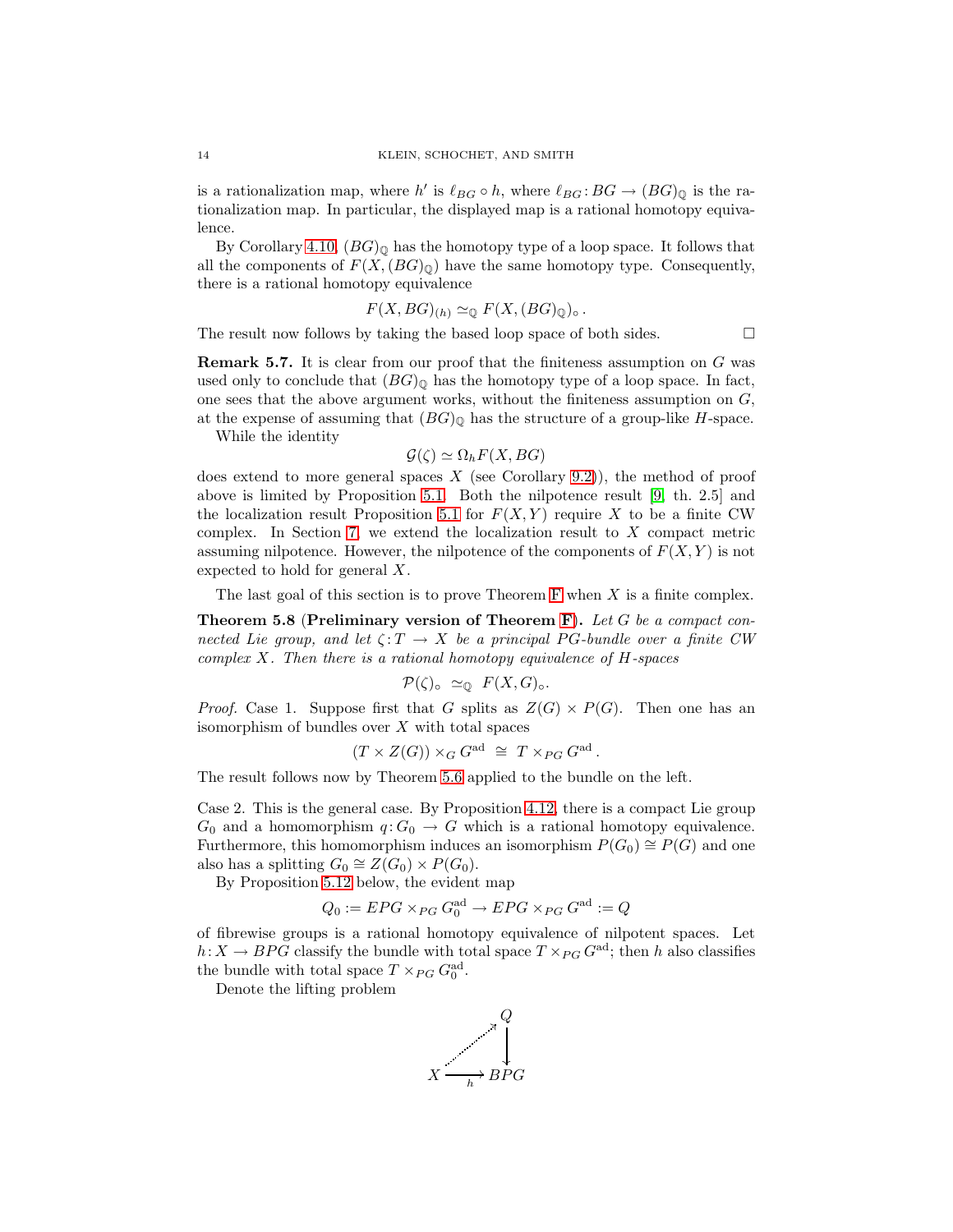by D. Then the space of lifts  $\Gamma(\mathcal{D})$  is the projective gauge group  $\mathcal{P}(\zeta)$ . Denote the corresponding lifting problem with Q replaced by  $Q_0$  by  $\mathcal{D}_0$ . Then the map

$$
\Gamma(\mathcal{D}_0) \to \Gamma(\mathcal{D})
$$

induced by the homomorphism  $q: G_0 \to G$  is both a rational homotopy equivalence on components and a map of  $H$ -spaces (this is by a straightforward induction using the cell structure for  $X$ ). Similarly, q induces a rational homotopy equivalence of  $H$ -spaces  $F(X, G_0) \to F(X, G)$ .

By Case 1, we also have a rational equivalence of  $H$ -spaces

$$
\Gamma(\mathcal{D}_0)_{\circ} \simeq F(X, G_0)_{\circ}.
$$

Assembling these three equivalences completes the proof.

The remainder of this section is devoted to proving Proposition [5.12](#page-16-1) used in the proof above. We need some preliminary lemmas.

**Lemma 5.9.** Assume G is a compact connected Lie group. Let  $E = EG \times_G G^{ad}$ *and*  $Q = EPG \times_{PG} G^{ad}$ *. Then the map* 

$$
E\to Q
$$

*induces a surjection on homotopy groups in each degree.*

*Proof.* There is a homotopy fibre sequence

$$
BZ(G) \to E \to Q.
$$

Taking the long exact homotopy sequence, we infer that  $\pi_*(E) \to \pi_*(Q)$  is an isomorphism when  $*\neq 3$  (here we are using the fact  $Z(G)$  is a torus). Consequently, we have an exact sequence

$$
0 \to \pi_3(E) \to \pi_3(Q) \to \mathbb{Z}^{\ell} \to \pi_2(E) \to \pi_2(Q) \to 0
$$

where  $\ell = \text{rank of } Z(G)$ .

We can calculate  $\pi_3(E)$  using the long exact sequence of the fibration  $E \to BG$ ; one sees (using the fact that  $\pi_2(G) = 0$ ) that it is isomorphic to  $\pi_3(G)$ . Likewise, we see that  $\pi_3(Q)$  is also isomorphic to  $\pi_3(G)$  and the homomorphism  $\pi_3(E) \to \pi_3(Q)$ is in fact an isomorphism.

**Lemma 5.10.** *If*  $E \rightarrow B$  *is a fibration of connected spaces having the homotopy type of a CW complex. Assume*  $\pi_*(E) \to \pi_*(B)$  *is surjective in every degree and* E *is nilpotent. Then* B *is nilpotent.*

*Proof.* The quotient of a nilpotent group is again nilpotent, so  $\pi_1(B)$  is nilpotent. Furthermore, when  $k \geq 2$ , we have a short exact sequence of  $\pi_1(E)$  modules

$$
0 \to \pi_k(F) \to \pi_k(E) \to \pi_k(B) \to 0
$$

where  $F$  denotes the fibre at the basepoint. The nilpotency of the middle module guarantees that  $\pi_k(B)$  is also a nilpotent  $\pi_1(E)$ -module (see [\[9,](#page-24-2) prop. 4.3]). This module structure arises from the homomorphism  $\pi_1(E) \to \pi_1(B)$  by restriction. Since this homomorphism is surjective, it follows that  $\pi_k(B)$  is a nilpotent  $\pi_1(B)$ -module.  $\Box$  module.

<span id="page-15-0"></span>**Lemma 5.11.** Let G be a compact connected Lie group. Then the space  $Q =$  $EP(G) \times_{P(G)} G^{ad}$  *is nilpotent.*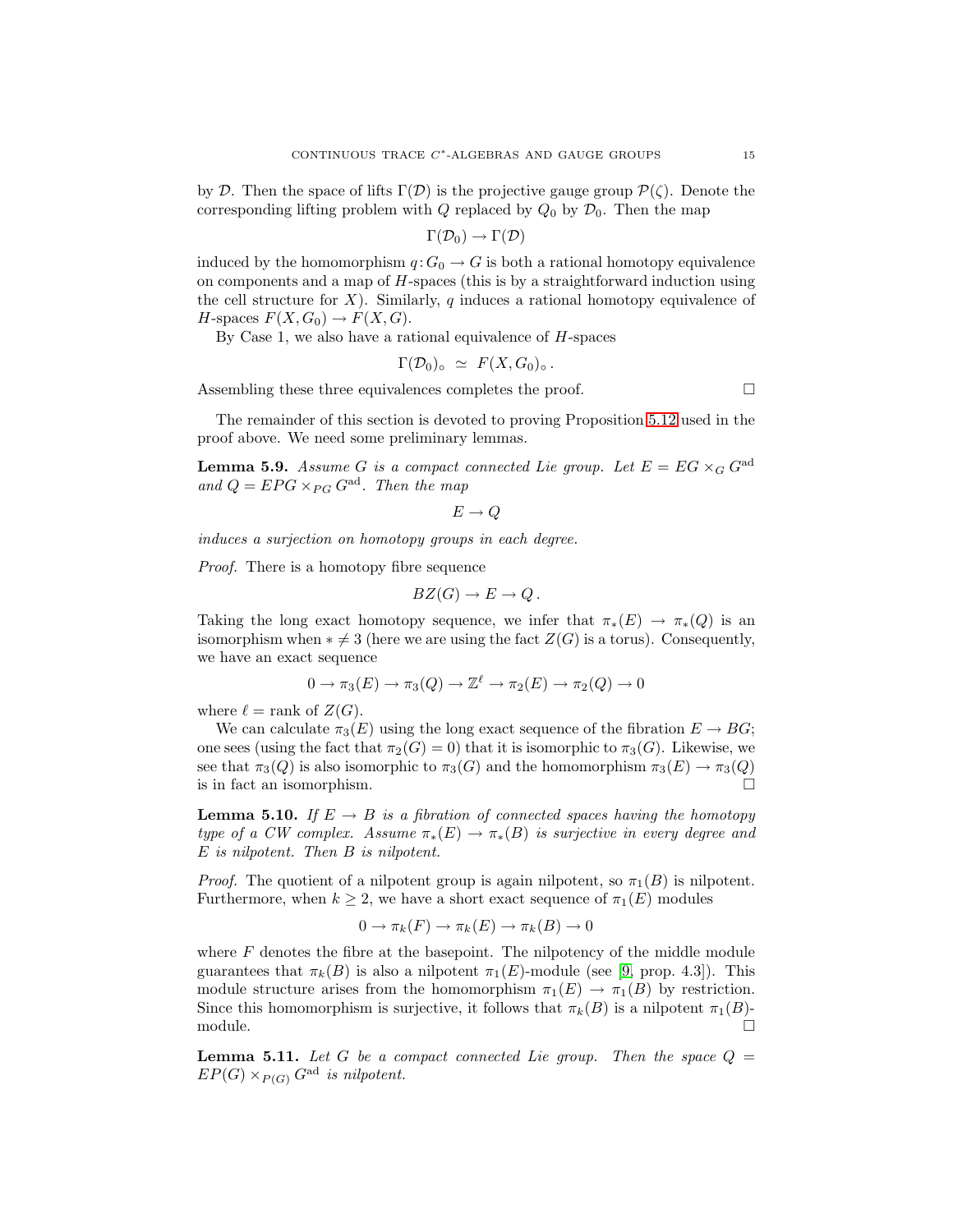*Proof.* There is a homotopy fibre sequence

$$
BZ(G) \to E \to Q,
$$

where  $E = EG \times_G G^{ad}$ . Then E is homotopy equivalent to LBG, the free loop space of  $BG$  (cf. Lemma [9.1\)](#page-22-1). We infer that  $E$  is nilpotent by [\[9,](#page-24-2) th. 2.5]. Now apply the preceding lemmas.

<span id="page-16-1"></span>**Proposition 5.12.** *Let* G *be a compact connected Lie group and let*  $q: G_0 \to G$  *be as in Proposition [4.12.](#page-12-1) Then the map of fibrewise groups*

$$
Q_0 := EP(G) \times_{P(G)} G_0^{\text{ad}} \to EP(G) \times_{P(G)} G^{\text{ad}} =: Q
$$

*is a rational homotopy equivalence of nilpotent spaces.*

*Proof.* Both  $Q$  and  $Q_0$  are nilpotent by Lemma [5.11.](#page-15-0) By applying rationalization to the diagram

$$
\begin{array}{ccc}\nG_0^{\text{ad}} & \longrightarrow Q_0 \longrightarrow BP(G) \\
\downarrow & & \parallel \\
G^{\text{ad}} & \longrightarrow Q \longrightarrow BP(G)\n\end{array}
$$

whose rows are fibre sequences, and using the fact that rationalization preserves fibrations([\[9,](#page-24-2) th. 3.12]) we infer that the map  $Q_0 \rightarrow Q$  is a rational homotopy equivalence.

#### 6. Limits and function spaces

<span id="page-16-0"></span>When  $X$  is a compact metric space, a classical result of Eilenberg and Steenrod [\[6,](#page-23-6) th. X.10.1] gives an inverse system of finite simplicial (CW) complexes  $X_j$  and compatible maps  $h_j : X \to X_j$  such that the induced map

$$
h\!:\!X\to \varprojlim_j X_j
$$

is a homeomorphism. This result and its generalization are at the core of our method for passing from finite complexes to compact metric spaces.

In this and subsequent sections, we consider both direct and inverse limits. Suppose  $\{X_j, p_{ij}\}\$ is an inverse system of spaces, where  $p_{ij}: X_i \to X_j$  are maps,  $j \leq i$ . Given compatible maps  $h_j: X \to X_j$ , one has an induced map  $h = \varprojlim_j h_j: X \to Y_j$  $\varprojlim_j X_j$ .

<span id="page-16-2"></span>We record the following basic result.

Proposition 6.1 (Eilenberg-Steenrod [\[6,](#page-23-6) th. X.10.1, X.11.9]). *Let* X *be a compact Hausdorff space.*

(a) *There exists an inverse system of finite CW complexes*  $\{X_j, p_{ij}\}$  *and com*patible maps  $h_j: X \to X_j$  *inducing a homeomorphism* 

$$
h = \varprojlim_j h_j : X \to \varprojlim_j X_j \, .
$$

(b) *Given a map*  $f: X \to Y$  *in which* Y *is a CW complex, there exists an index* m and a cellular map  $f_m: X_m \to Y$  such that the composite

$$
X \xrightarrow{h_m} X_m \xrightarrow{f_m} Y
$$

<span id="page-16-3"></span>*is homotopic to* f*.*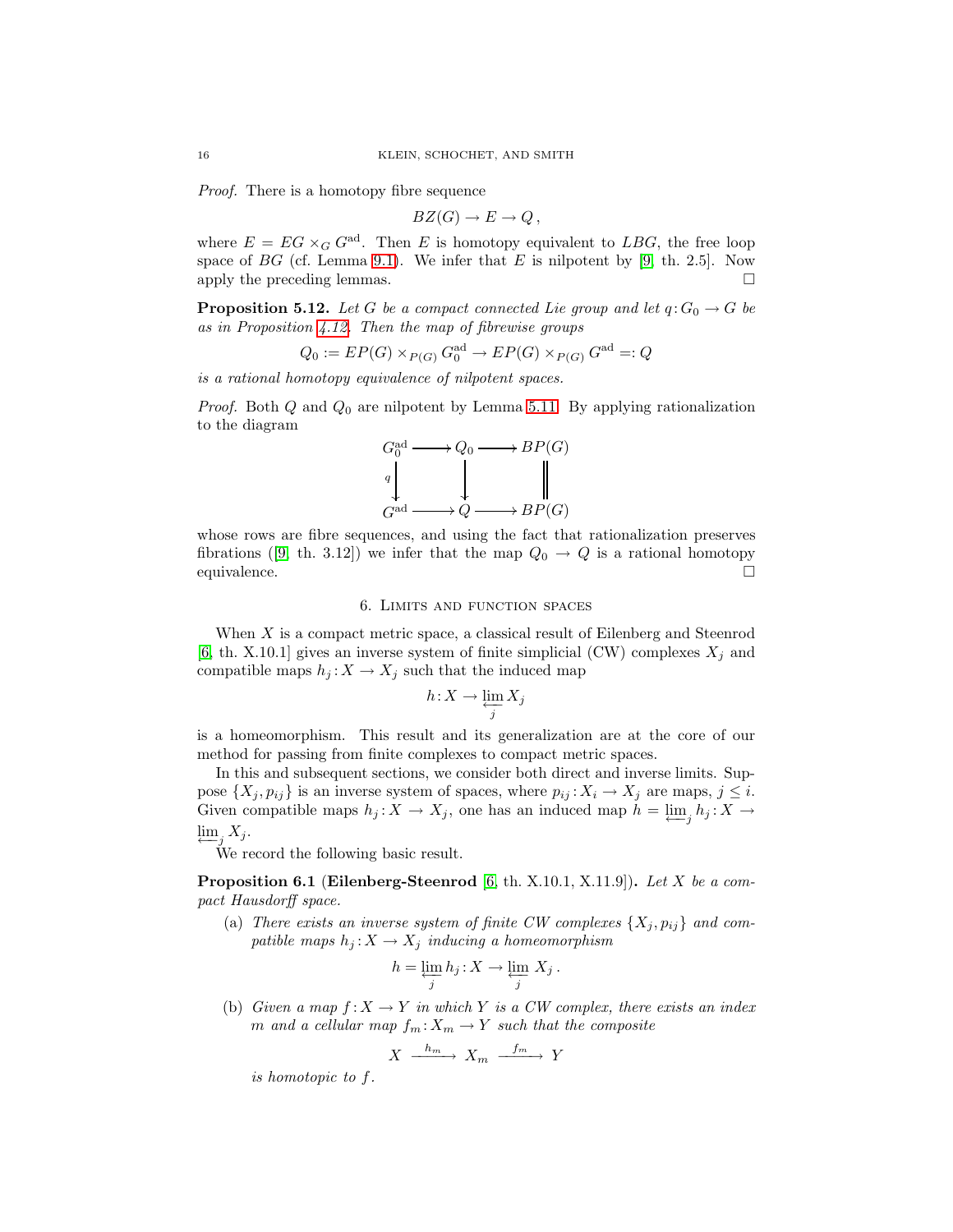Proposition 6.2. *Under the hypotheses of Proposition [6.1,](#page-16-2) the map of sets*

$$
\varinjlim_{j} [X_{j}, Y] \to [X, Y]
$$

#### *is a bijection.*

*Proof.* Surjectivity is a direct consequence of Proposition [6.1](#page-16-2) (b). Injectivity is a consequence of Spanier's method of proof of [\[19,](#page-24-8) th. 13.4]. In Spanier's case,  $Y = S<sup>n</sup>$  and X has Lebesgue covering dimension at most  $2n - 2$  and his limit is taken in the category of abelian groups. However, Spanier remarks that the dimension condition can be dropped provided that the limit is taken in the category of sets [\[19,](#page-24-8) p. 228]. Furthermore, an inspection of his proof shows that it generalizes without change to  $Y$  an arbitrary finite simplicial complex. The argument is then completed by recalling that any finite CW complex has the homotopy type of a simplicial complex.

We will need to extend this proposition to a certain class of pairs. Suppose now that  $(X, A)$  is a pair, where X is a compact Hausdorff space and  $A \subset X$  is a closed cofibration. We assume that  $(X, A)$  is expressed as an inverse limit of pairs  $(X_i, A_j)$ where the latter is a finite CW pair. Such a decomposition exists by the relative version of [\[6,](#page-23-6) Ch. X, th. 10.1, 11.9]. As above, write  $p_{ij}: X_i \to X_j$  for  $j \leq i$  and  $h_j: X \to X_j$  for the structure maps. We use the same notation for the restrictions of these maps to  $A_j$  and to A, respectively. Let Y be a CW complex, and suppose that one is given a fixed map  $g_m: A_m \to Y$  for some m and define  $g_j: A_j \to Y$  for  $j > m$  by  $g_m \circ p_{jm}$ . Define g to be the composite  $g_m \circ h_m$ . Let

$$
[X, Y; g]
$$

denote the set of homotopy classes of maps  $X \to Y$  which coincide with g on the subspace  $A$  (where homotopies are required to be constant on  $A$ ). Similarly, we have  $[X_j, Y; g_j]$  and a map of sets

$$
[X_j, Y; g_j] \to [X, Y; g]
$$

<span id="page-17-0"></span>(for  $j \geq m$ ) which is compatible with the index j.

**Lemma 6.3.** Assume there are compatible retractions  $r_j: X_j \to A_j$  inducing a *retraction*  $r: X \to A$ *. Then the map* 

$$
\varinjlim_{j} [X_j, Y; g_j] \to [X, Y; g]
$$

*is a bijection.*

*Proof.* Let  $i: A \to X$  and  $i_j: A_j \to X_j$  be the inclusions, and let  $u: [X, Y; g] \to$  $[X, Y]$  and  $u_j : [X_j, Y; g_j] \to [X, Y]$  be the evident maps. For each j, one has a commutative diagram of sets

$$
[X_j, Y; g_j] \longrightarrow [X, Y; g]
$$

$$
u_j \downarrow \qquad \qquad \downarrow u
$$

$$
[X_j, Y] \longrightarrow \begin{bmatrix} h_j^* \\ \downarrow i \end{bmatrix} \qquad \qquad \downarrow i^*
$$

$$
[A_j, Y] \longrightarrow [A, Y]
$$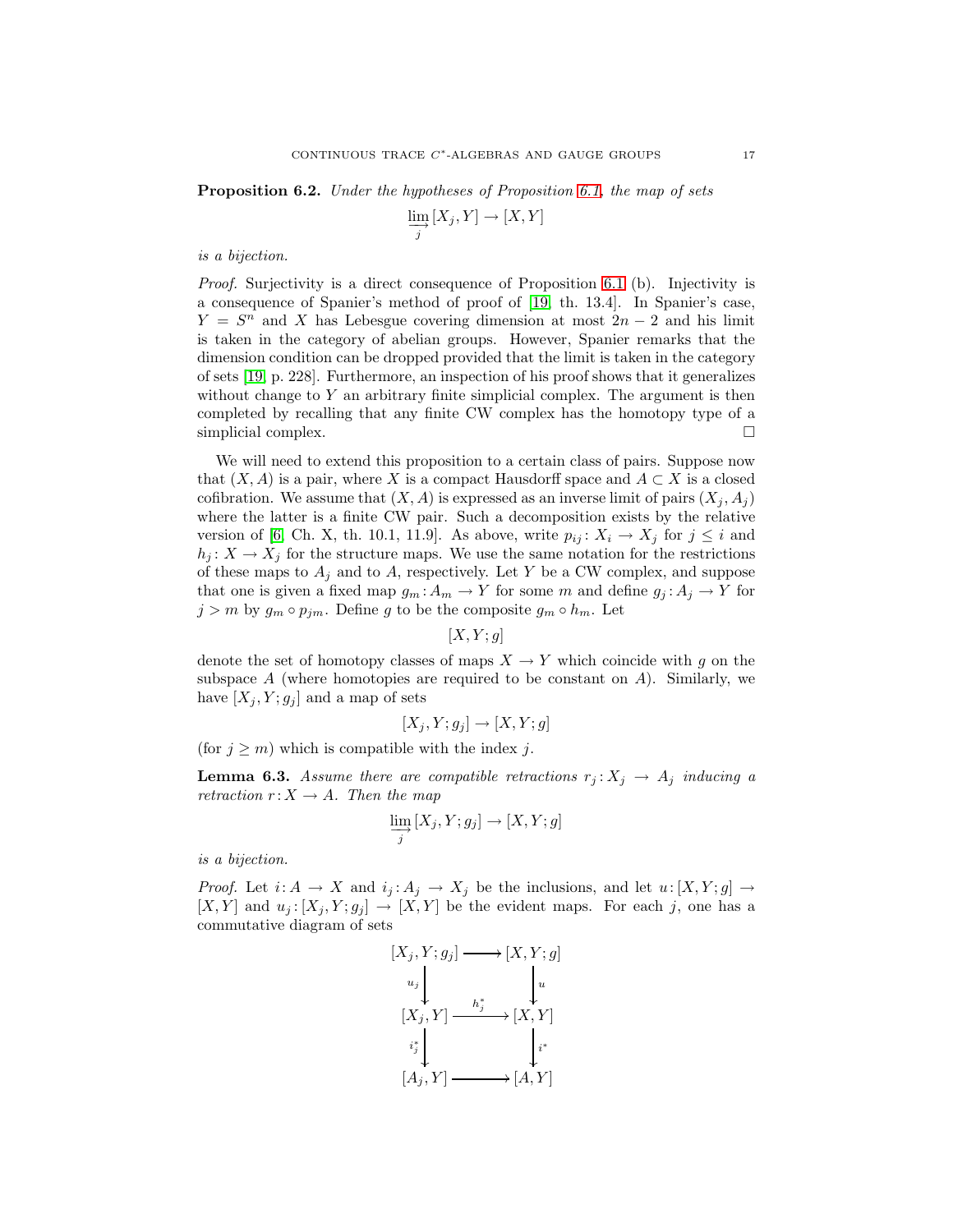where the bottom terms are pointed sets. Furthermore, if  $r: X \to A$  is a retraction, then  $g \circ r$  is a basepoint for  $[X, Y]$  making i<sup>\*</sup> into a split surjection of based sets. The right column is in fact the tail-end of the long exact homotopy sequence of the fibration  $F(X, Y) \to F(A, Y)$ , which is also equipped with section. It follows from this observation that u is one-to-one. Similarly  $u_i$  is one-to-one.

Taking direct limits results in a diagram such that middle and bottom maps are isomorphisms. The rest of the argument follows from an elementary diagram chase, using the fact that  $u_j$  and u are one-to-one (we leave the details to the reader).  $\Box$ 

Now, let  $f_m: X_m \to Y$  be a fixed map and define  $f_j: X_j \to Y$  for  $j > m$  by  $f_m \circ p_{jm}$ . Define f to be the composite  $f_m \circ h_m$ . Then the map of function spaces  $F(X_j, Y) \to F(X, Y)$  sends  $f_j$  to f, so we have a map of based spaces that is compatible with the inverse system.

<span id="page-18-0"></span>Theorem 6.4. *The inverse system of based spaces above induces an isomorphism of groups*

$$
\varinjlim_{j} \pi_{n}(F(X_{j}, Y); f_{j}) \cong \pi_{n}(F(X, Y); f)
$$

*in all degrees.*

*Proof.* By [\[13,](#page-24-16) prop. IX.2], the limit of a direct system of (abelian) groups coincides with the limit taken in the category of sets.

Case 1.  $n = 0$ . This case is just a reformulation of Proposition [6.2.](#page-16-3)

Case 2.  $n > 0$ . Observe that

$$
[X \times S^n, Y; f] = \pi_n(F(X, Y); f),
$$

where on the left we are taking homotopy classes of maps  $X \times S^n \to Y$  which coincide with f on  $X \times * = X$ . Note that each inclusion  $X_j \times * \subset X_j \times S^n$  is a retract, and these retractions are compatible. The result then follows from Lemma [6.3](#page-17-0) with  $X \times S^n$  in place of X,  $X \times *$  in place of A,  $X_j \times S^n$  in place of  $X_j$  and  $X_j \times *$  in place of  $A_j$ .

Limits and section spaces. Assume that  $(X, A) = \varprojlim_j (X_j, A_j)$  as above, where each  $(X_j, A_j)$  is a finite CW pair. Suppose that for some index m one is given a lifting problem



denoted  $\mathcal{D}_m$ . Here we assume that  $p: E \to B$  is a fibration in which E and B have the homotopy type of CW complexes. Using the maps  $(X_j, A_j) \to (X_m, A_m)$ , we obtain another lifting problem, denoted  $\mathcal{D}_j$ . Then one has maps  $\Gamma(\mathcal{D}_j) \to \Gamma(\mathcal{D}_{j+1})$ for  $j \geq m$ . Let  $\hat{f}_m : X_m \to E$  be any lift. Then we obtain basepoints  $\hat{f}_j \in \mathcal{D}_m$  for  $j \geq m$ .

Let  $f: X \to B$  denote the composite of  $h_m \circ f_m$  and similarly, let  $g: A \to E$  be the composite  $h_m \circ g_m$ , where  $h_m: (X, A) \to (X_m, A_m)$  is the structure map. Then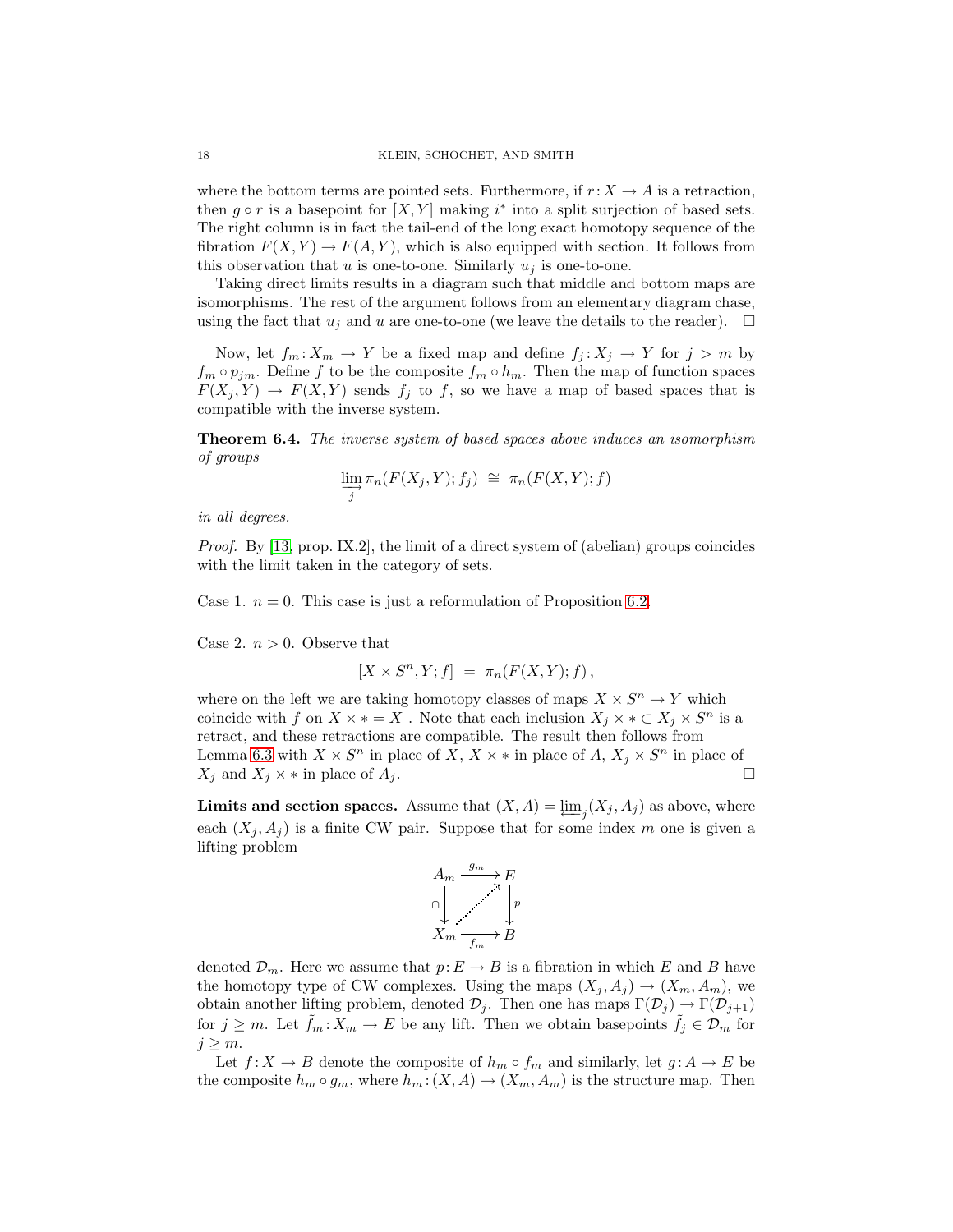we get a lifting problem D



<span id="page-19-2"></span>Let  $\tilde{f}: X \to E$  be the basepoint of  $\mathcal D$  determined by  $\tilde{f}_m$ .

Theorem 6.5. *The map of based sets*

$$
\varinjlim_{j} \pi_{n}(\Gamma(\mathcal{D}_{j}); \tilde{f}_{j}) \to \pi_{n}(\Gamma(\mathcal{D}); \tilde{f})
$$

*is an isomorphism in every degree*  $n \geq 0$ *, where the direct limit is taken in the category of sets.*

*Proof.* For each  $n$ , one has a map of long exact homotopy sequences

$$
\cdots \xrightarrow{\partial} \pi_n(\Gamma(\mathcal{D}_j); \tilde{f}_j) \xrightarrow{a_j} \pi_n(F(X_j, E); g_j) \xrightarrow{b_j} \pi_n(F(X_j, B); f_j) \longrightarrow \cdots
$$
  

$$
\cdot \cdots \xrightarrow{\partial} \pi_n(\Gamma(\mathcal{D}); \tilde{f}) \xrightarrow{a} \pi_n(F(X, E); g) \xrightarrow{b} \pi_n(F(X_j, B); f) \longrightarrow \cdots
$$

as given by Proposition [3.1.](#page-7-1)

To prove surjectivity, let  $x \in \pi_n(\Gamma(\mathcal{D}); \tilde{f})$  be any element. By Theorem [6.4,](#page-18-0)  $a(x) = d(y)$  for some y, provided that j is sufficiently large. Then  $b_i(y)$  is trivial provided j is large, again by [6.4.](#page-18-0) It follows that  $y = a_i(z)$  for some z. Then  $a(c(z) - x) = 0$ , so  $x = c(z) - \partial u$  for some u. If j is large, one has  $u = e(u')$  for some u'. Consequently,  $x = c(z - \partial u')$ . This establishes surjectivity. A similar diagram chase, which we omit, gives injectivity.

#### 7. Localization of function spaces revisited

<span id="page-19-0"></span>The purpose of this section is to extend the Hilton-Mislin-Roitberg localization result (Proposition [5.1\)](#page-12-2) for function spaces  $F(X, Y)$  to the case X compact metric and Y nilpotent CW provided the particular function space component is known, a priori, to be nilpotent.

Suppose that X is a compact metric space and  $X = \varprojlim_j X_j$  as above, where each  $X_j$  is a finite CW complex. Let Y be a nilpotent space. Let  $\ell_Y: Y \to Y_{\mathbb{Q}}$  be the rationalization map. Let  $f: X \to Y$  be a fixed map and consider the connected component  $F(X, Y)_{(f)}$  of the function space.

<span id="page-19-1"></span>**Theorem 7.1.** If  $F(X,Y)_{(f)}$  is nilpotent, then the induced map

$$
F(X, Y)_{(f)} \to F(X, Y_{\mathbb{Q}})_{(\ell_Y \circ f)}
$$

*is a rationalization map.*

*Proof.* By Proposition [6.1,](#page-16-2) we can assume without loss in generality that  $f$  factors as  $X \to X_m \to Y$ . Let  $f_m: X_m \to Y$  denote the factorizing map, and define  $f_j: X_j \to Y$  for  $j > m$  to be the composite  $p_{jm} \circ f_m$ , where  $p_{jm}: X_j \to X_m$  is the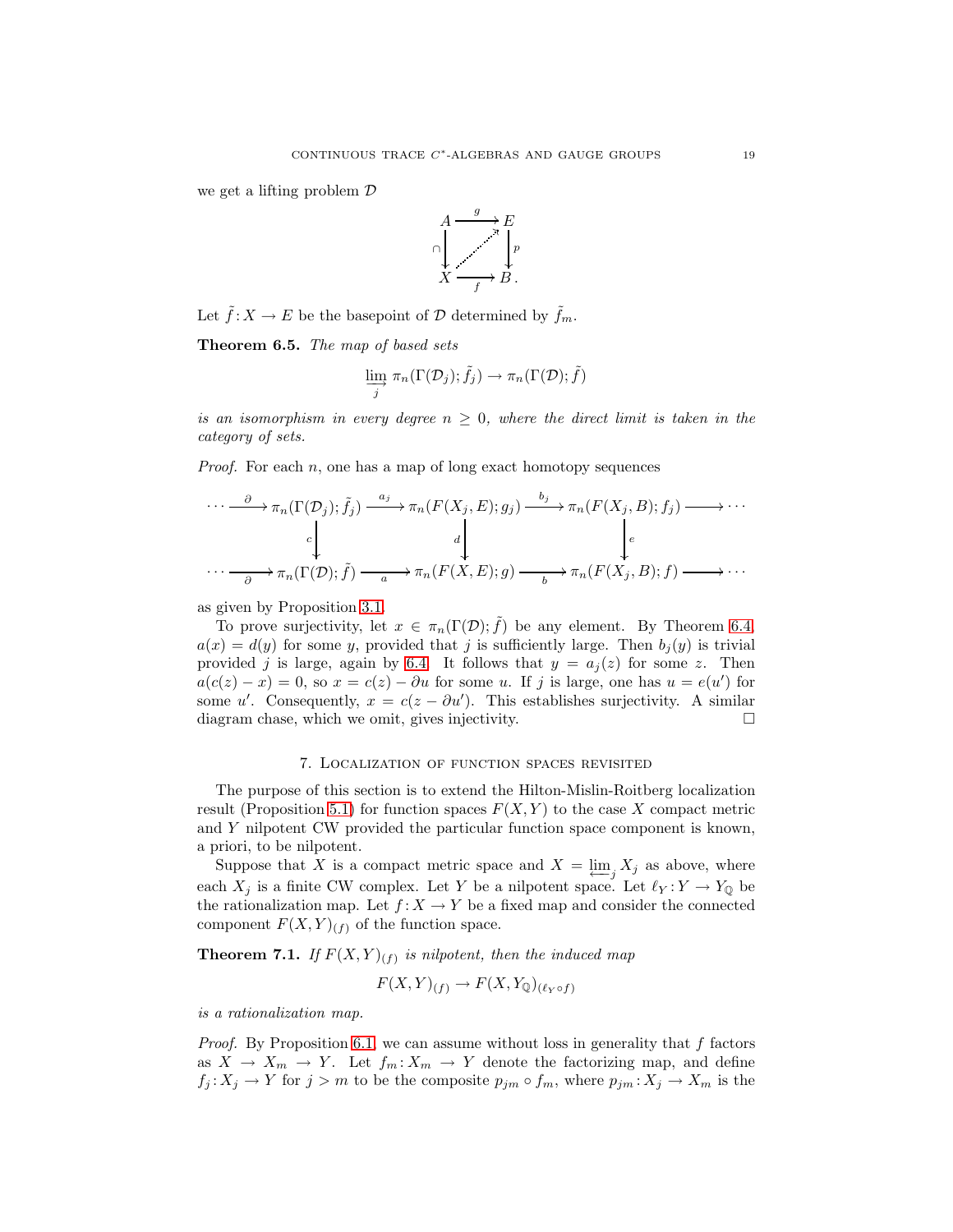structure map in the inverse system. The approximation  $X \cong \varprojlim_j X_j$  gives rise to a commutative diagram

$$
\underline{\lim_{j} \pi_n(F(X_j, Y); f_j) \xrightarrow{\cong} \pi_n(F(X, Y); f)}
$$
\n
$$
\underline{\lim_{j} \pi_n(F(X_j, Y_{\mathbb{Q}}); \ell_Y \circ f_j) \xrightarrow{\cong} \pi_n(F(X, Y_{\mathbb{Q}}); \ell_Y \circ f)}
$$

where the horizontal maps are bijections by Theorem [6.4.](#page-18-0) Apply the rationalization functor to the diagram and use the fact that rationalization commutes with direct limits. This results in a commutative diagram

$$
\underline{\lim}_{j} \pi_n(F(X_j, Y); f_j)_{\mathbb{Q}} \xrightarrow{\cong} \pi_n(F(X, Y); f)_{\mathbb{Q}}
$$
\n
$$
\underline{\lim}_{j} \pi_n(F(X_j, Y_{\mathbb{Q}}); \ell_Y \circ f_j) \xrightarrow{\cong} \pi_n(F(X, Y_{\mathbb{Q}}); \ell_Y \circ f)
$$

<span id="page-20-0"></span>where the left vertical map is an isomorphism by Proposition [5.1.](#page-12-2) It follows that the right vertical map is an isomorphism as well.

#### 8. Proof of the main results

We are now in a position to prove the main theorems in their complete generality.

**Proof of Theorem [B.](#page-3-0)** Recall we are assuming X is a compact metric space and  $G$ is a connected CW topological group having the homotopy type of a finite complex. We need to establish an isomorphism

$$
\pi_*(F(X,G)_{\circ})\otimes\mathbb{Q} \;\cong\; \check{H}^*(X,\mathbb{Q})\widetilde{\otimes} (\pi_*(G)\otimes\mathbb{Q})\,.
$$

By Theorem [5.4,](#page-13-2) the corresponding result holds for  $X_j$  a finite CW complex. Write  $X = \varprojlim X_j$  as usual for finite complexes  $X_j$ . Then for each j we have a natural isomorphism

$$
\pi_*(F(X_j,G)_{\circ})\otimes \mathbb{Q} \;\cong\; H^*(X_j;\mathbb{Q})\widetilde{\otimes} (\pi_*(G)\otimes \mathbb{Q})\,.
$$

Take direct limits on both sides and use the fact that

$$
\lim_{\longrightarrow} (A_j \otimes B) \cong (\lim_{\longrightarrow} A_j) \otimes B
$$

for abelian groups to obtain the isomorphism

$$
\left(\varinjlim \pi_*(F(X_j,G)_\circ)\right)\otimes \mathbb{Q} \;\cong\; \left(\varinjlim H^*(X_j;\mathbb{Q})\right) \widetilde{\otimes} \left(\pi_*(G) \otimes \mathbb{Q}\right).
$$

The continuity property of Čech cohomology  $[6, th. 12.1]$  implies that

$$
\varinjlim H^*(X_j; \mathbb{Q}) \cong \check{H}^*(X; \mathbb{Q}).
$$

Then use Theorem [6.4](#page-18-0) to identify

$$
\varinjlim \pi_*(F(X_j,G)_{\circ}) \cong \pi_*(F(X,G)_{\circ})
$$

which gives the result at the level of homotopy groups.

Finally, use Theorem [7.1](#page-19-1) to obtain a homotopy equivalence of H-spaces

$$
(F(X,G)_{\circ})_{\mathbb{Q}} \simeq F(X,G_{\mathbb{Q}})_{\circ}.
$$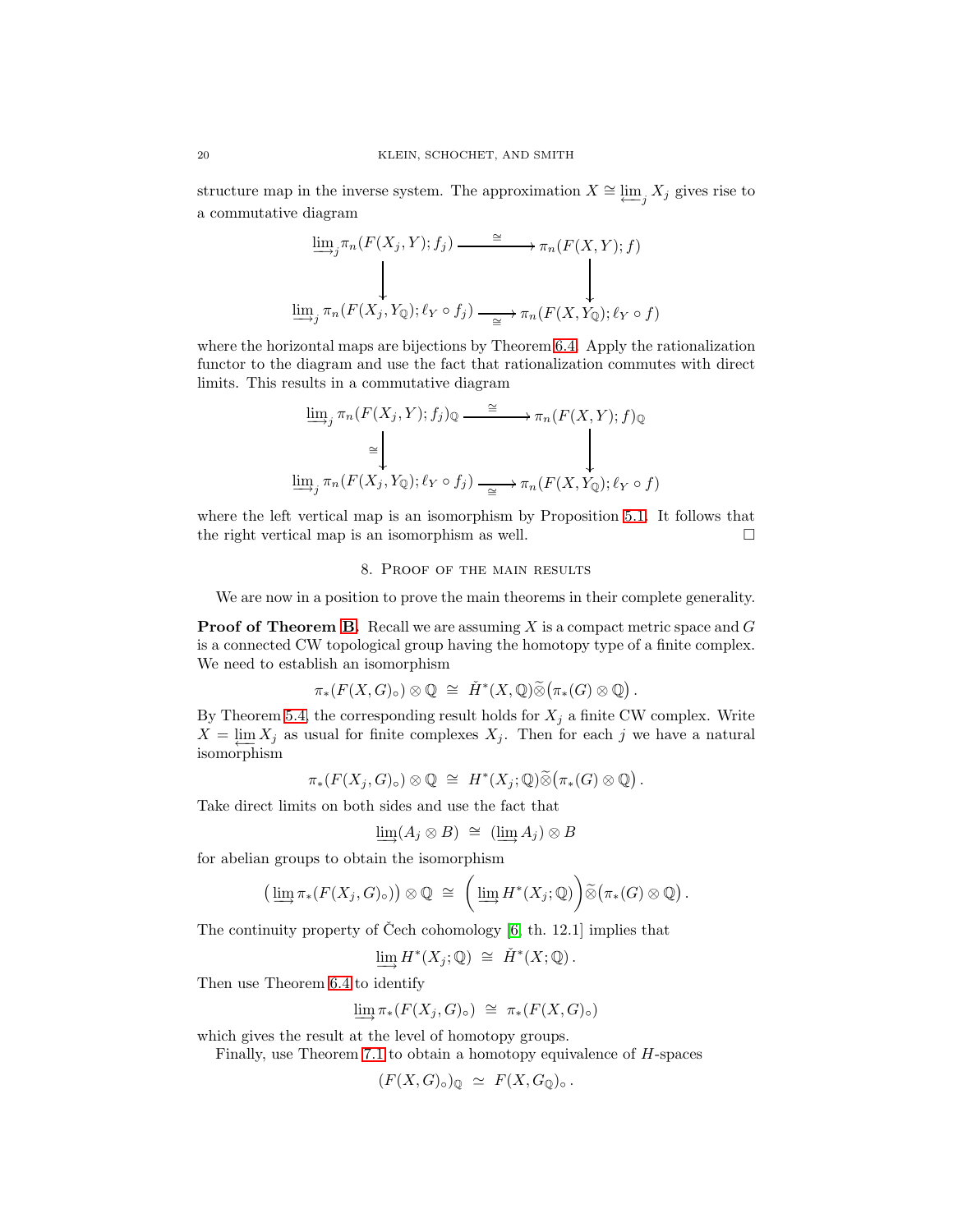The last part of Theorem [B](#page-3-0) now follows from Propositions [5.2](#page-12-4) and [4.4.](#page-10-1)  $\Box$ 

Proof of Addendum [C.](#page-3-2) As was observed in Remark [5.5,](#page-13-3) the homotopy group calculation of Theorem [5.4](#page-13-2) holds when  $G$  is a group-like H-space, and the homotopy commutativity holds whenever  $G$  is rationally homotopy commutative. The above proof of Theorem [B,](#page-3-0) which uses Theorem [5.4,](#page-13-2) therefore holds in the stated generality.  $\Box$ 

We refocus on the case of the adjoint and projective adjoint bundles. As usual, let X be a compact metric space, and write  $X = \varprojlim_j X_j$  for an inverse system of finite complexes  $X_j$ . Let

$$
\zeta\colon T\to X
$$

be the given principal G-bundle, where G is of CW type. Let  $f: X \to BG$  be a classifying map for  $\zeta$ . By Proposition [6.2,](#page-16-3) we can assume without loss in generality that  $f$  factors as

$$
X \to X_m \stackrel{f_m}{\to} BG
$$

for some index m. For  $j > m$ , define  $f_j: X_j \to BG$  by taking the composite of  $f_m$ with the map  $X_j \to X_m$ . This defines a principal G-bundle  $\zeta_j : T_j \to X_j$  for each  $j \geq m$ .

For each  $j$  we have a lifting problem



whose space of sections is just the gauge group  $\mathcal{G}(\zeta_i)$ . Furthermore, one has a direct system of topological groups

$$
\mathcal{G}(\zeta_m) \to \mathcal{G}(\zeta_{m+1}) \to \cdots
$$

equipped with compatible homomorphisms  $\mathcal{G}(\zeta_i) \to \mathcal{G}(\zeta)$ . By Theorem [6.5,](#page-19-2) the homomorphism

$$
\varinjlim_{j} \pi_{n}(\mathcal{G}(\zeta_{j})_{\circ}) \to \pi_{n}(\mathcal{G}(\zeta)_{\circ})
$$

is an isomorphism for  $n \geq 0$ . A similar statement holds in the projective bundle case. Summarizing, we obtain the following description of the homotopy groups of the gauge group and of the projective gauge group.

<span id="page-21-0"></span>**Proposition 8.1.** *Let* X *be a compact metric space and suppose*  $X = \varprojlim_j X_j$  *for* an inverse system of finite complexes  $X_i$ . Then, with notation as above,

$$
\pi_*(\mathcal{G}(\zeta)_\circ) \cong \varinjlim \pi_*(\mathcal{G}(\zeta_j)_\circ) \quad \text{and} \quad \pi_*(\mathcal{P}(\zeta)_\circ) \cong \varinjlim \pi_*(\mathcal{P}(\zeta_j)_\circ).
$$

*After rationalization, these become isomorphisms of rational Samelson algebras.*

*Proof.* The only thing we need to prove is the last statement. This follows because the map inducing the isomorphism in each case is induced from maps of H-spaces. They thus induce isomorphisms of rational Samelson Lie algebras.  $\square$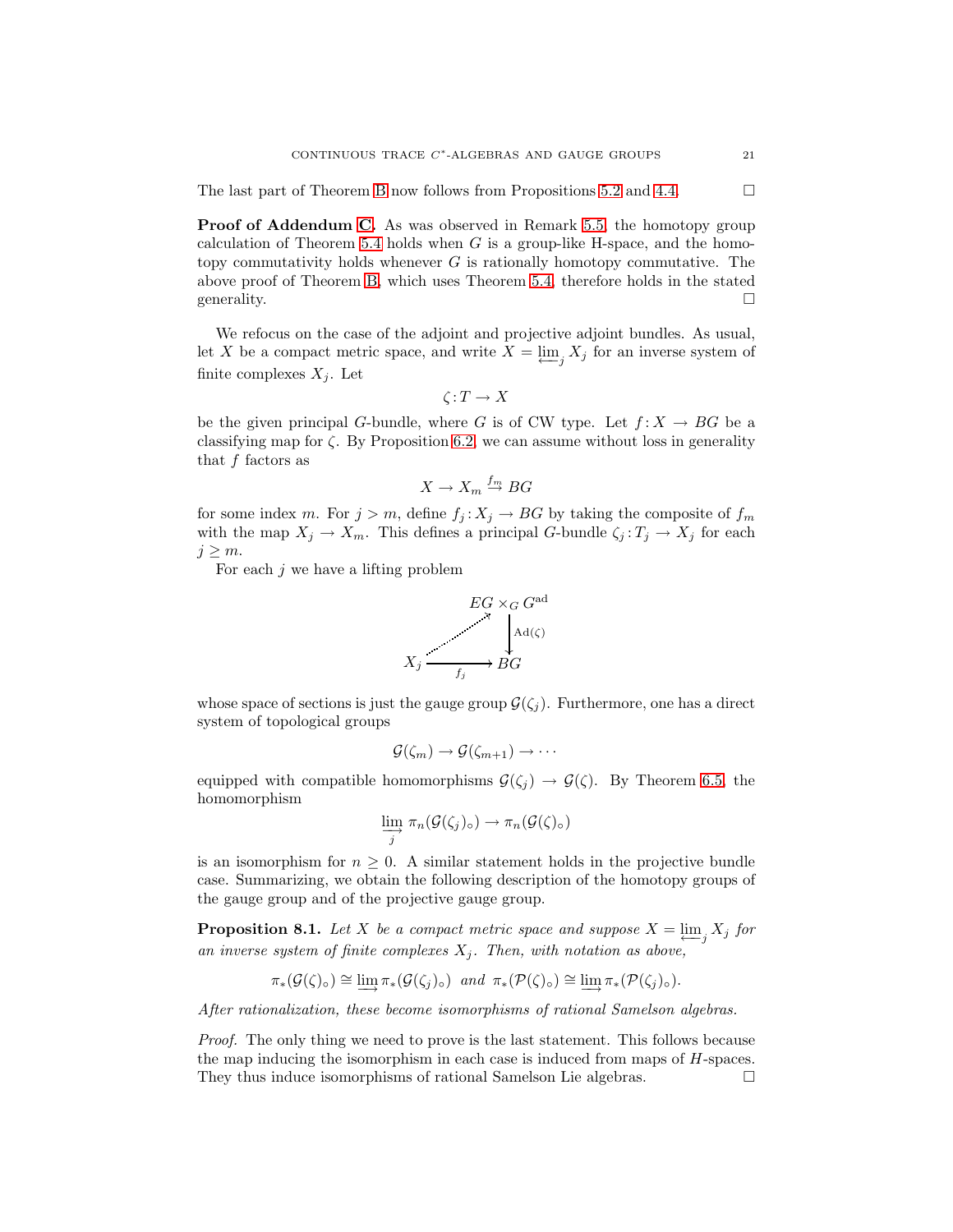Proof of Theorem [D.](#page-3-1) Combining Proposition [8.1](#page-21-0) and the preliminary version of Theorem [D](#page-3-1) for finite complexes (Theorem [5.6\)](#page-13-0) with Theorem [B](#page-3-0) one sees that  $\mathcal{G}(\zeta)_{\circ}$ has rational homotopy groups given by Theorem [B.](#page-3-0) Further, since a direct limit of abelian Lie algebras is abelian, we conclude  $\mathcal{G}(\zeta)_{\circ}$  has abelian rational Samelson Lie algebra. This, in turn, implies there exists an H-equivalence  $\mathcal{G}(\zeta)_{\circ} \simeq_{\mathbb{Q}} F(X, G)_{\circ}$ by Proposition [4.3.](#page-10-3)

**Proof of Theorem [F.](#page-4-1)** The proof is similar to the preceding one. In this case, one combines Proposition [8.1](#page-21-0) and the preliminary version of Theorem [F](#page-4-1) for finite complexes (Theorem [5.8\)](#page-14-0) to get that  $\mathcal{P}(\zeta)_{\circ}$  has rational homotopy groups given by Theorem [B.](#page-3-0) The rest of the argument is as in the proof of Theorem [D.](#page-3-1)  $\Box$ 

#### Proof of Addendum [E.](#page-4-0) See Remark [5.7.](#page-14-1) □

Proof of Theorem [A.](#page-2-0) The proof is a direct consequence of Example [3.7,](#page-9-1) Theo-rem [F](#page-4-1) for  $G = U(n)$ , and the well-known result

$$
\pi_*(U(n))\otimes\mathbb{Q}~\cong~\mathbb{Q}(s_1,\ldots,s_n)
$$

<span id="page-22-0"></span>where  $|s_i| = 2i - 1$ .

#### 9. Appendix: on the free loop space

In this section, we sketch a proof of "Gottlieb's identity" for the gauge group used in the proof of Theorem [5.6.](#page-13-0) While Gottlieb's original proof requires the base space  $X$  of the given principal  $G$ -bundle to be a finite CW complex, our proof requires only that the bundle be a pullback of the universal principal G-bundle.

Given a space X, let  $LX = F(S^1, X)$  be its space of unbased loops. Evaluating loops at their basepoints gives a fibration  $LX \to X$ . For a topological group G of CW type, let  $\xi: EG \to BG$  be the universal bundle, and let  $\text{Ad}(\xi): EG \times_G G^{\text{ad}} \to$ BG be the associated adjoint bundle. Then the following result is folklore.

<span id="page-22-1"></span>Lemma 9.1. *Let* G *be any topological group of CW type. Then there is a fibrewise homotopy equivalence*

$$
L(BG) \simeq EG \times_G G^{\text{ad}}
$$

*of fibrewise* H*-spaces over* BG*.*

*Proof.* Let  $G \times G$  act on  $G^{ad}$  by the rule  $(g, h) \cdot x = g x h^{-1}$ . Then the restriction of this action to the image of the diagonal  $\Delta: G \to G \times G$  coincides with the given action of G on  $G^{\text{ad}}$ . We have a pullback square

$$
E(G \times G) \times_G G^{ad} \xrightarrow{E\Delta} E(G \times G) \times_{(G \times G)} G^{ad}
$$
  
\n
$$
BG = E(G \times G)/G \xrightarrow{B\Delta} B(G \times G)
$$

in which the vertical maps are fibrations and the horizontal maps are induced by  $\Delta$ . The space  $E(G \times G) \times_{(G \times G)} G^{ad}$  may be identified with BG. To show this, we first quotient out by the action of the left-hand copy of  $G$  in  $G \times G$ . Since this action is free, we obtain EG. Thus when we take the quotient by the right-hand copy of G we get  $EG/G = BG$ . It follows that  $EG \times_G G^{ad} = E(G \times G) \times_G G^{ad}$  is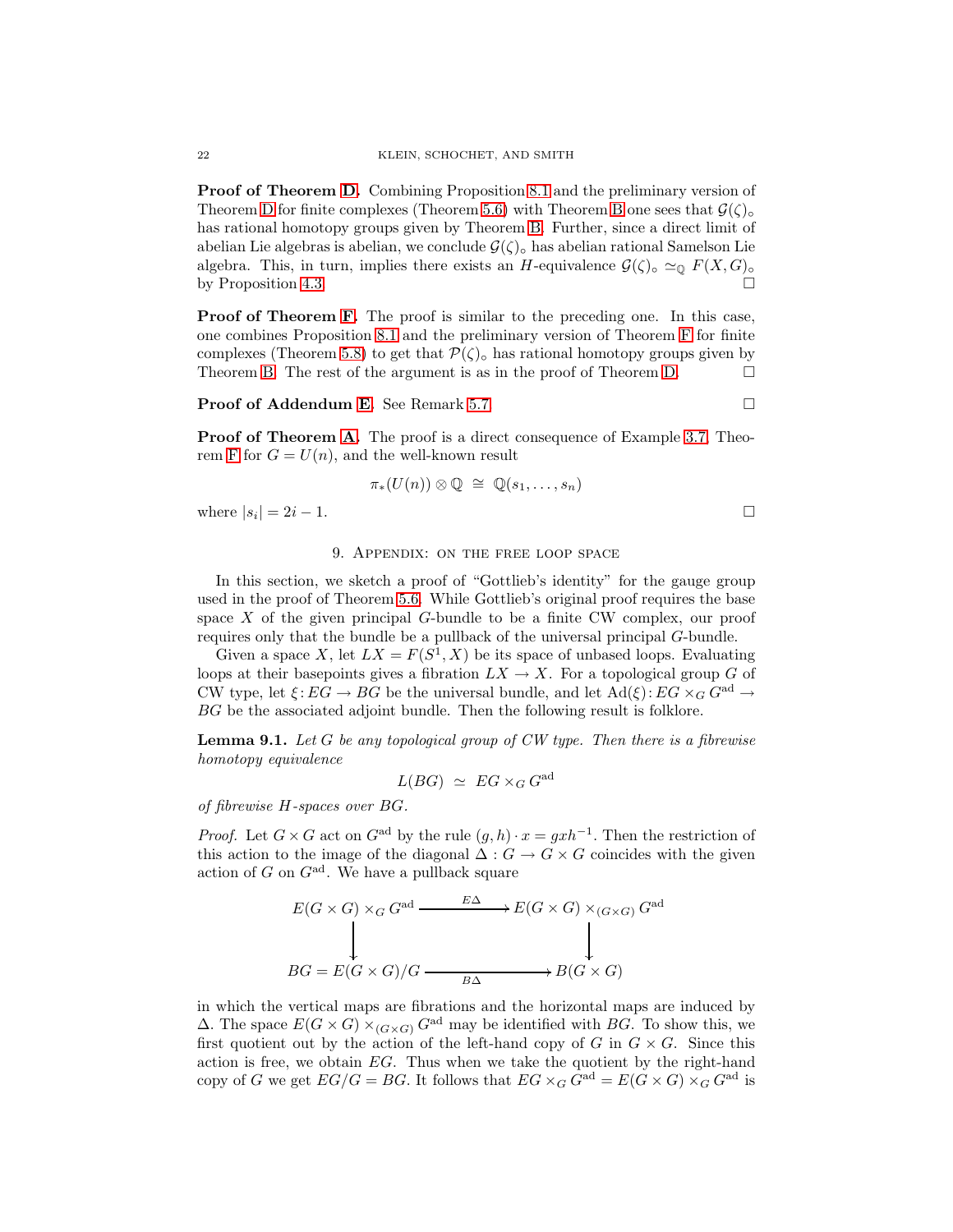identified with the homotopy pullback of the diagonal of BG with itself. But the latter coincides with the actual pullback of the diagram

$$
(BG)^{I}
$$
  
\n
$$
\downarrow p
$$
  
\n
$$
BG \xrightarrow{BA} BG \times BG
$$

where  $(BG)^{I} = F(I, BG)$  is the free path space of BG, and p is the fibration which evaluates a path at its endpoints. This pullback identically coincides with  $L(BG)$ .

<span id="page-23-4"></span>Corollary 9.2 ("Gottlieb's Identity" [\[8,](#page-24-5) th. 1]). *Let* G *be any topological group of CW type.* Let  $\zeta: T \to X$  be a principal G-bundle induced from the universal *principal* G-bundle by a map  $h_c: X \to BG$ . Then there is a homotopy equivalence *of* H*-spaces*

$$
\Gamma(\mathrm{Ad}(\zeta)) \simeq \Omega_{h_{\zeta}} F(X, BG) ,
$$

*where the right side denotes the based loop space of* F(X, BG) *with loops based at*  $h_{\zeta}$ .

*Proof.*  $\Gamma(\text{Ad}(\zeta))$  coincides with the space of solutions to the lifting problem



Denote this lifting problem by D. Using Lemma [9.1,](#page-22-1) we see that  $\Gamma(\mathcal{D})$  is homotopy equivalent as an  $H$ -space to the space of lifts



An unraveling of definitions shows that the latter is the space of maps  $X \times S^1 \to BG$ whose restriction to  $X \times *$  coincides with  $h_{\zeta}$ . But this is identical to the space  $\Omega_{h_c} F(X, BG)$  by means of the exponential law.

#### **REFERENCES**

- <span id="page-23-3"></span><span id="page-23-0"></span>[1] M. F. Atiyah and R. Bott, *The Yang-Mills equations over Riemann surfaces*, Philos. Trans. Roy. Soc. London Ser. A 308 (1983), 523–615.
- <span id="page-23-2"></span>[2] A. K. Bousfield and D. M. Kan, *Homotopy limits, completions, and localizations*, Lecture Notes in Mathematics 304, Springer, 1972.
- <span id="page-23-5"></span>[3] M. C. Crabb and W. A. Sutherland, *Counting homotopy types of gauge groups*, Proc. London. Math. Soc. (3) **81** (2000), 747-768.
- <span id="page-23-7"></span><span id="page-23-1"></span>[4] C. J. Curjel, *On the* H*-space structures of finite complexes*, Comment. Math. Helv. 43 (1968),  $1-17$ .
- [5] C. H. Dowker, *Mapping theorems for non-compact spaces*, Amer. J. Math. 69 (1947), 200– 242.
- <span id="page-23-6"></span>[6] S. Eilenberg and N. Steenrod, *Foundations of Algebraic Topology*, Princeton University Press, Princeton, 1952.